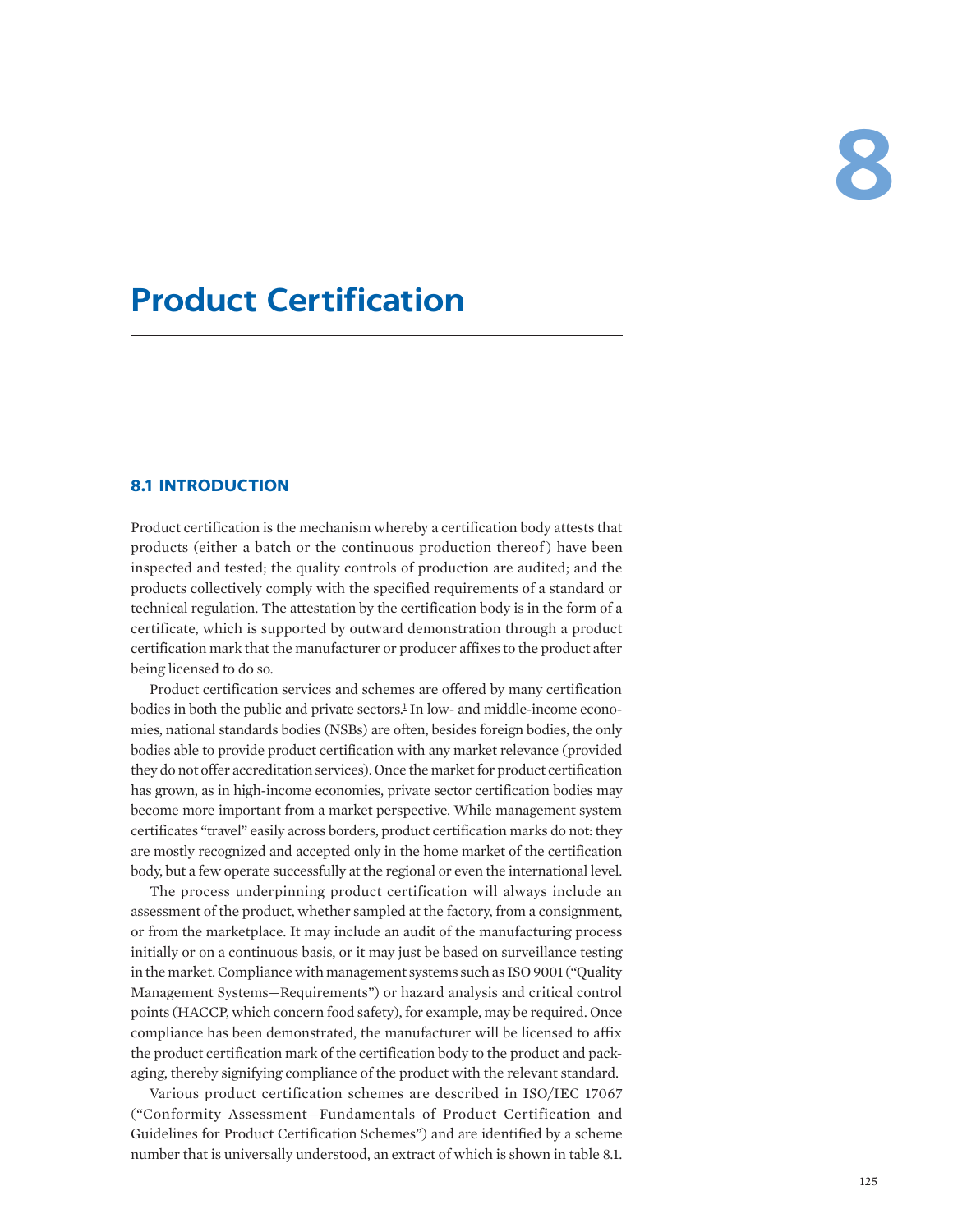| <b>SCHEME</b>    | <b>DESCRIPTION</b>                                                    |
|------------------|-----------------------------------------------------------------------|
| Scheme 1a and 1b | Batch inspection                                                      |
| Scheme 2         | Surveillance testing in the market                                    |
| Scheme 3         | Testing of products in the factory                                    |
| Scheme 4         | Type testing plus production control                                  |
| Scheme 5         | Type testing plus quality assurance, including market<br>surveillance |

# **TABLE 8.1 Product certification schemes**

*Source:* ISO/IEC 17067, "Conformity Assessment—Fundamentals of Product Certification and Guidelines for Product Certification Schemes."

*Note:* For a detailed description of the product certification schemes, see module 6, section 6.4, of the QI Toolkit.

Some certificates are valid for a limited period (typically a year), after which they can be reissued on review by the certification body. Others have no time limit; as long as the manufacturer continues to meet requirements and pays the annual fees, the certificate stays valid. Obviously, the manufacturer has to pay for product certification. Payments will cover the testing of the product (initial and follow-up testing), initial and surveillance audits of the manufacturing facility, clearance of nonconformities, and an annual license fee.

Although no international system for product certification recognition exists and is unlikely to develop in the future for a variety of reasons, it does have value in local markets, as follows:

- The manufacturer (which may be less well known) wants to add to its reputation, expand its market share, gain access to new markets, improve competitiveness, or promote new products.
- The purchaser (such as an individual, retailer, manufacturer, public procurement organization, importer, supplier, employer, and so on) wishes to have an independent guarantee of the quality of product.
- The product certification mark may be considered reputable evidence by regulatory authorities that the product meets technical regulation requirements (see section 10: Technical Regulation).

Evaluating the needs of a country regarding product certification schemes is complex, and many facets need to be taken into consideration. Hence, it is useful to differentiate between basic, advanced, and mature product certification schemes, depending on the maturity levels of the quality infrastructure (QI) in a country (table 8.2). These have to be considered in relation to the needs of manufacturers, regulatory authorities, and the marketplace; in other words, the evaluation becomes a multifaceted exercise. In low- and middle-income countries, governments may have to initiate the establishment of a national product certification body, but such bodies may eventually be eclipsed by private sector certification bodies as the market for product certification develops.

This section of the Comprehensive Diagnostic Tool consists of two subsections: the first dealing with the product certification sector as a whole, and the second with the evaluation of an individual product certification body. The former (on the product certification sector) deals primarily with the evaluation of the country's needs, taking into consideration both the public and the private sectors. The basic building blocks for evaluating the country's needs regarding product certification are listed in table 8.3.

The pillars and building blocks for evaluating a specific product certification body are listed in table 8.4.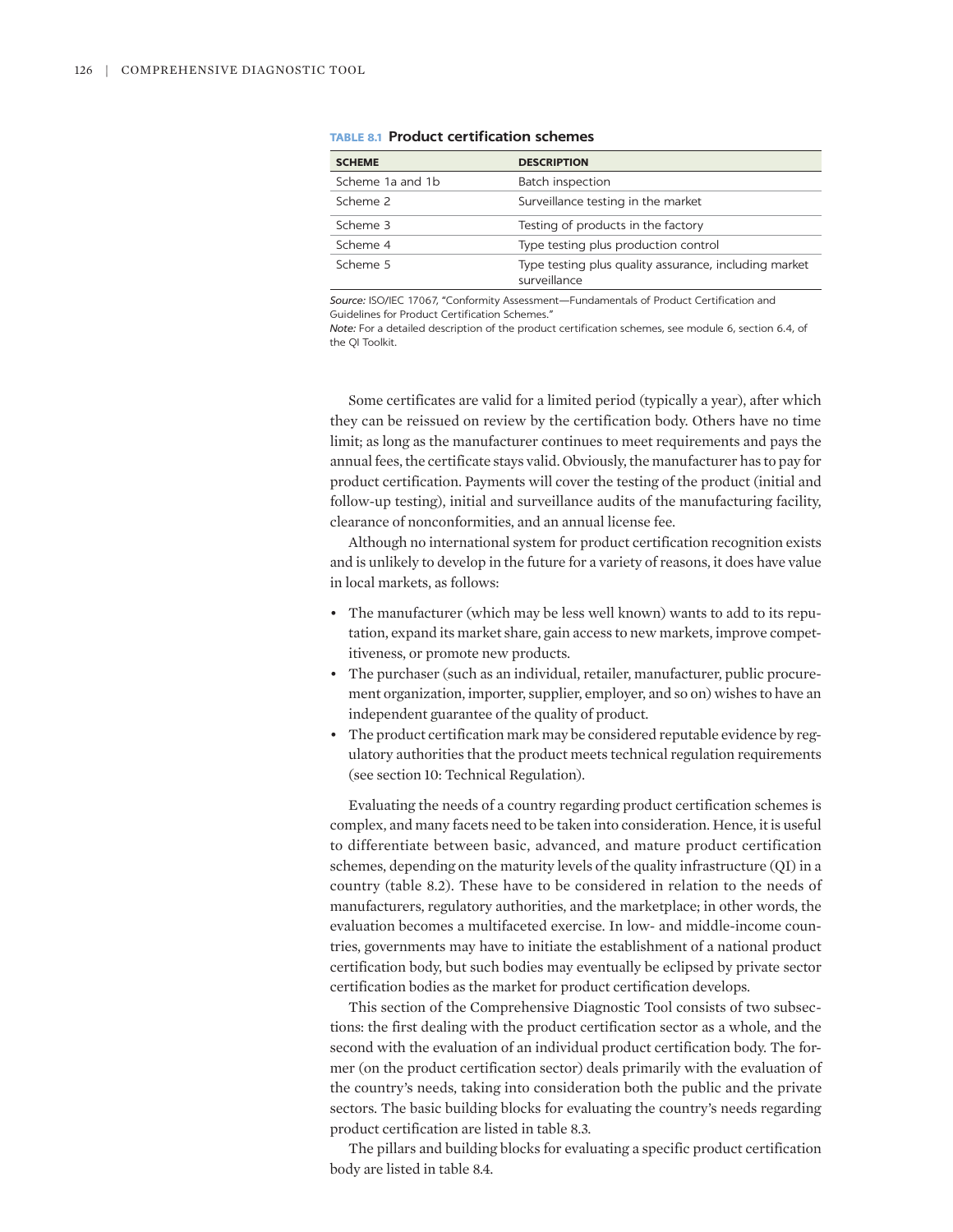| <b>CHARACTERISTIC</b>                | <b>RUDIMENTARY (VERY</b><br><b>LITTLE IS IN PLACE)</b>                          | <b>BASIC (LOW-TO</b><br><b>MIDDLE-INCOME</b><br><b>COUNTRY APPROACH)</b>                                                                       | <b>ADVANCED (ECONOMYWIDE</b><br><b>APPROACH, SECTORAL</b><br><b>APPROACH)</b>                                    | <b>MATURE (TOTALLY FREE-</b><br><b>MARKET APPROACH)</b>                   |
|--------------------------------------|---------------------------------------------------------------------------------|------------------------------------------------------------------------------------------------------------------------------------------------|------------------------------------------------------------------------------------------------------------------|---------------------------------------------------------------------------|
| Certification body<br>infrastructure | No national certification<br>body established                                   | A national certification<br>body to support<br>• Locally manufactured<br>products; and<br>• Critical technical<br>regulation<br>implementation | Product certification<br>scheme services defined<br>through economywide<br>surveys and defined<br>sectoral needs | Product certification schemes<br>determined by free-market<br>principles  |
| Recognition                          | None                                                                            | Through accreditation                                                                                                                          | Through accreditation                                                                                            | Through accreditation                                                     |
| Establishment                        | Public sector<br>None<br>certification body<br>Foreign certification<br>bodies? |                                                                                                                                                | Mix of public and private<br>sector certification bodies                                                         | Predominance of private<br>sector certification bodies:                   |
|                                      |                                                                                 | Public sector certification<br>bodies looking after SME<br>sector                                                                              | public sector certification<br>bodies mostly looking after<br>SME sector                                         |                                                                           |
| Services                             | None                                                                            | Selected product<br>certification schemes                                                                                                      | Small range of system<br>certification schemes                                                                   | Wide range of system<br>certification schemes                             |
| Human resources                      | None                                                                            | Training on the job                                                                                                                            | Training on the job                                                                                              | Training on the job                                                       |
|                                      |                                                                                 |                                                                                                                                                | Training courses in<br>auditing                                                                                  | Training courses in auditing<br>methodologies                             |
|                                      |                                                                                 |                                                                                                                                                |                                                                                                                  | Auditors as a professional<br>profile                                     |
| Demand<br>orientation                | None                                                                            | Demand surveys, mostly<br>through projects                                                                                                     | Demand surveys                                                                                                   | Free-market instruments and<br>constructs to ensure demand<br>orientation |
|                                      |                                                                                 |                                                                                                                                                | Stakeholder participation<br>and consultative<br>mechanism                                                       |                                                                           |

## **TABLE 8.2 Maturity levels of a country's product certification services, by characteristic**

*Note:* SMEs = small and medium enterprises.

# **TABLE 8.3 Building blocks for evaluating a country's product certification sector**

|                                                                                | <b>BUILDING BLOCK</b> |                                                             |
|--------------------------------------------------------------------------------|-----------------------|-------------------------------------------------------------|
| <b>PILLAR</b>                                                                  | NO.                   | <b>DESCRIPTION</b>                                          |
| 1: Legal and<br>institutional<br>framework,<br>product<br>certification sector |                       | Product certification services strategy                     |
|                                                                                |                       | National certification bodies for home and regional markets |
|                                                                                |                       | Designated certification bodies                             |
|                                                                                | $\overline{4}$        | Product certification schemes to upgrade SMEs               |

*Note:* SMEs = small and medium enterprises.

(*Note:* The inspection and testing of products, which is an integral part of product certification, is not considered in this section of the Comprehensive Diagnostic Tool. They are covered in the relevant diagnostic tools relating to inspection and testing in sections 6 and 7, respectively.)

To depict the pillars and building blocks in a graphical way that would indicate the state of product certification in a country at a glance, they can be put together as shown in figure 8.1. For a complete description of the construction, interpretation, and use of this graphic or of the matching radar diagram, see section 1: Comprehensive QI Assessment.

Product certification bodies gain a certain level of recognition once accredited. However, acceptance in the market hinges on a number of additional issues. These could include the use of product certification for regulatory purposes, even though it is now frowned upon as a trade barrier; the image of the product certification mark among consumers; whether manufacturers and suppliers believe product certification will gain them market share; and others. Hence, for certification bodies, accreditation can be seen as an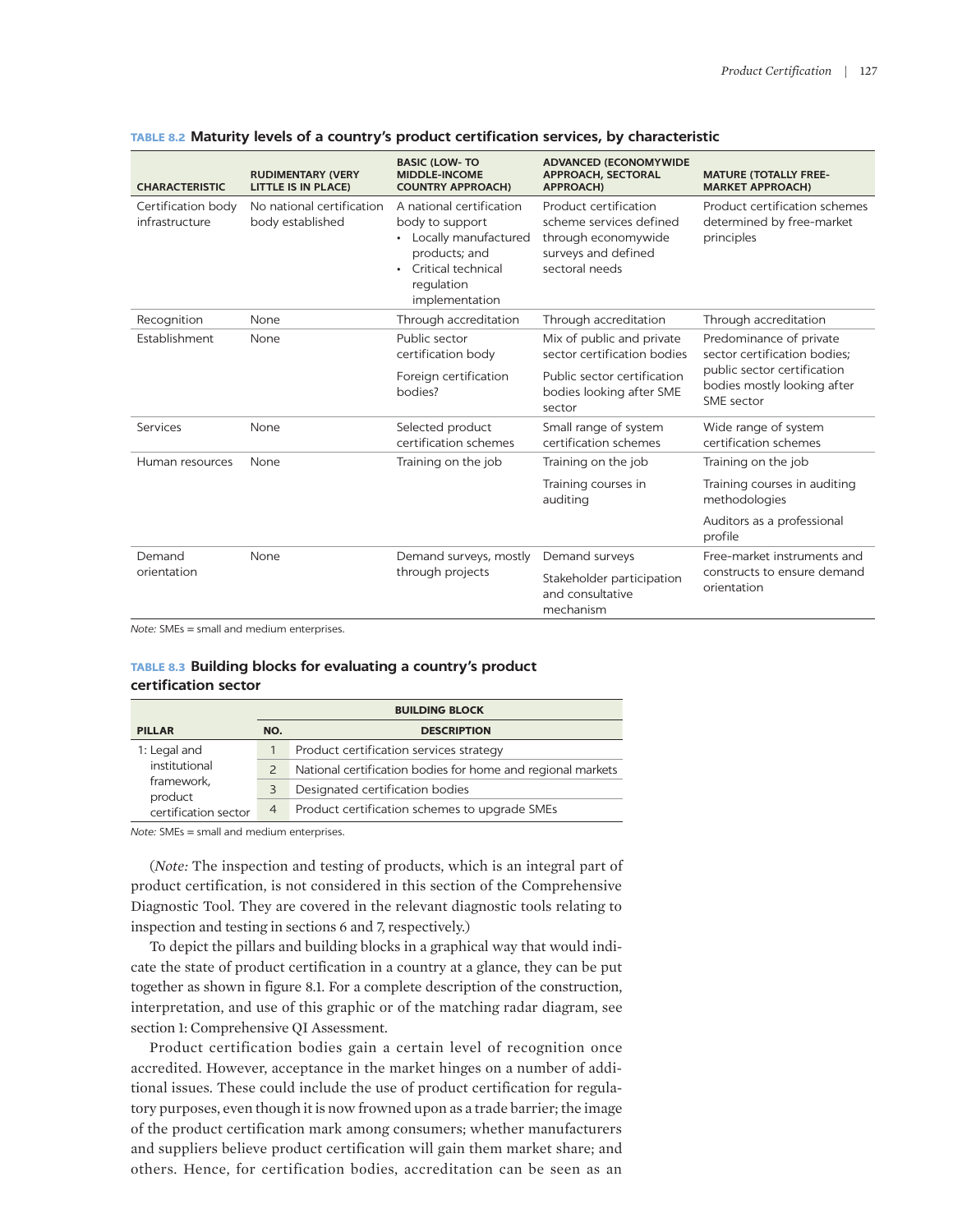|                                                     | <b>BUILDING BLOCK</b> |                                         |
|-----------------------------------------------------|-----------------------|-----------------------------------------|
| <b>PILLAR</b>                                       | NO.                   | <b>DESCRIPTION</b>                      |
| 1: Legal and institutional<br>framework, individual | 5                     | Legal entity                            |
|                                                     | 6                     | Governance                              |
| certification bodies                                | $\overline{7}$        | Certification scope                     |
|                                                     | $\mathsf{R}$          | Financial sustainability                |
| 2: Administration and<br>infrastructure             | $\mathsf{Q}$          | Top management                          |
|                                                     | 10                    | Organizational structure                |
|                                                     | 11                    | Management and personnel                |
|                                                     | 12                    | Premises                                |
|                                                     | 13                    | Equipment                               |
| 3: Service delivery and<br>technical competency     | 14                    | Product certification scheme scopes     |
|                                                     | 15                    | Quality management system documentation |
|                                                     | 16                    | Accreditation                           |
|                                                     | 17                    | Product certification process           |
| 4: External relations and<br>recognition            | 18                    | Recognition at the national level       |
|                                                     | 19                    | Recognition at the international level  |
|                                                     | 20                    | Coordination within the OI              |

# **TABLE 8.4 Pillars and building blocks of a product certification body**

*Note:* QI = quality infrastructure.

#### **FIGURE 8.1**

# **House of product certification for a national quality infrastructure**



*Note:* ISO/IEC 17065 = "Conformity Assessment—Requirements for Bodies Certifying Products, Processes and Services." The four "pillars" of the QI—represented by the blue columns containing the "building block" numbers—are as follows (left to right): "legal and institutional framework," "administration and infrastructure," "service delivery and technical competency," and "external relations and recognition."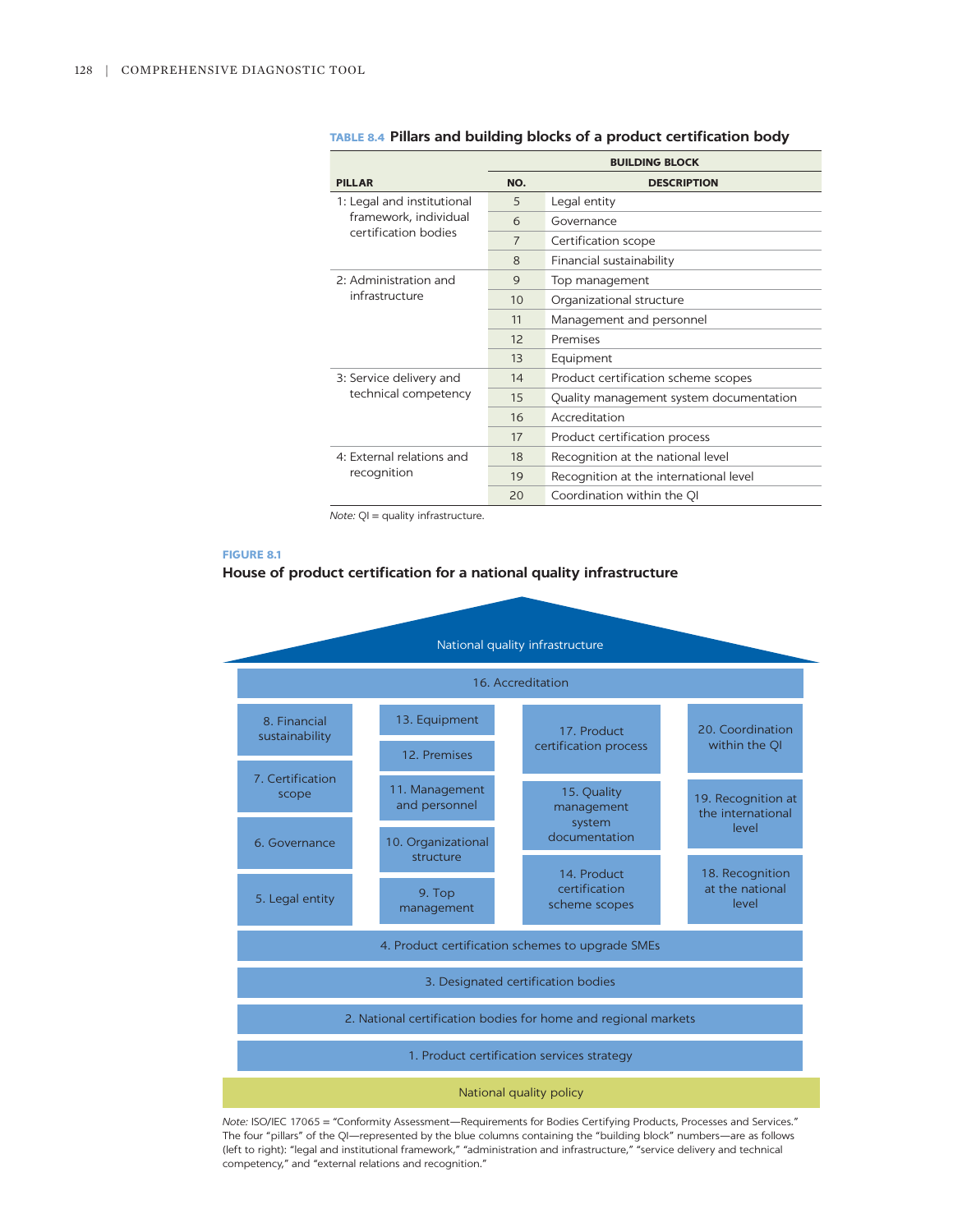enhancement of their credibility. These market realities need to be factored into the evaluation as additional elements of the building blocks depicted in figure 8.1, where appropriate.

# **8.2 PILLAR 1: LEGAL AND INSTITUTIONAL FRAMEWORK, PRODUCT CERTIFICATION SECTOR**

# **8.2.1 Benchmark and significance**

Product certification is much older than system certification and much more visible to consumers because they use product certification marks to make purchasing decisions when the quality of the product is important and they cannot establish this by themselves.

Product certification is often considered by governments as a vehicle to upgrade the quality of locally manufactured products, especially in the SME sector. Depending on the market relevance of the national product certification mark, less-well-known manufacturers may wish to gain certification for their products to gain market acceptance. Some regulatory authorities consider a product certification mark as "deem to satisfy" evidence of the product's compliance with a technical regulation.<sup>[2](#page-20-1)</sup> In some cases, product certification may help exporters gain access to foreign markets, especially within a regional common market context.

<span id="page-4-0"></span>In general, governments in low- and middle-income economies have to take the initiative to establish a product certification body, because it will take a while for its product certification mark to gain market recognition and for the certification body to become financially sustainable. Once the market has developed, private certification bodies offering product certification may be established, although this remains a challenge because of the need for appropriate testing facilities. It is more likely that multinational private sector certification bodies will start operating in the country.

Product certification bodies providing such services, whether public or private sector aligned, should be accredited to ISO/IEC 17065 ("Conformity Assessment— Requirements for Bodies Certifying Products, Processes and Services") or similar standards by a recognized accreditation body to ensure their technical competency and to facilitate their recognition for regulatory purposes and in the marketplace.

# **8.2.2 Product certification services strategy (building block no. 1)**

# *What is meant*

| Major | Following on from the quality policy (see module 10 of the QI Toolkit),   |
|-------|---------------------------------------------------------------------------|
|       | a product certification services strategy gives meaning to the            |
|       | implementation of the quality policy regarding the establishment of       |
|       | technically competent product certification bodies in both the public     |
|       | and private sectors. The product certification services strategy is about |

- Making the right choices regarding the overall approach to the use of product certification bodies in the country;
- Getting the mix right between public and private sector certification bodies;
- Using accreditation to designate certification bodies providing services in the regulatory domain;
- Using product certification in government purchases; and
- Building capacity in certification bodies to provide required product certification services in the most innovative, effective, and efficient way.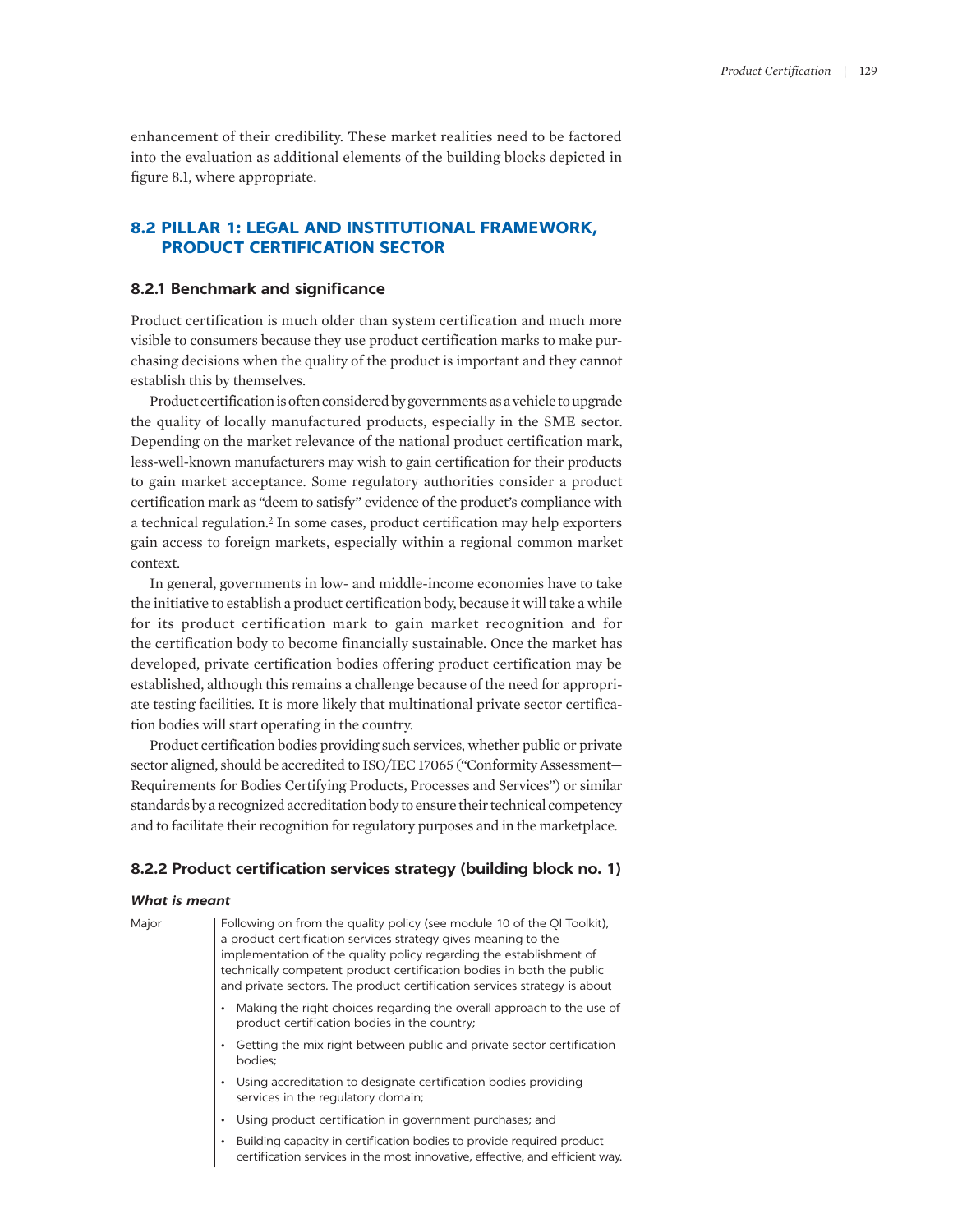# *How can it be demonstrated?*

The product certification strategy can be seen as an intended plan to set a pattern, create a unique position, follow a specific perspective, and implement a specific tactic—all to enable the government and the private sector collectively to make a difference to a critical mass of the right customers and to connect their purposes with those of their customers and external stakeholders (Minzberg, Ahlstrand, and Lampel 1998).

The strategy should take cognizance of the state of the art of the QI and the demonstrated needs of the country regarding product certification services in important sectors (for example, local manufacturing, the SME sector, the regulatory domain, and so on). Although, where no certification infrastructure exists, the government usually has to take the initiative to establish a national product certification body, space should be given for the private sector to establish the same in the future, including product certification services required in regulatory work.

The mechanism of designating certification bodies for technical regulation implementation should be detailed. Priority development sectors should be identified, and government support for the development of certification bodies by the private sector should be provided where relevant. This support may include an awareness campaign to raise the demand for certified products and the promotion of testing capacity as a basis.

The product certification strategy should be a formal document approved at least by the relevant ministry, and in some countries by the cabinet, because it will be cross-cutting with respect to ministries in its implementation. The product certification strategy should be publicly available—that is, on the relevant ministry website or in hard copy. The activities, business plans, and budgets of the relevant ministry regarding public certification bodies should be aligned with the strategy. The private sector will make its own business plans, depending on the space it is given in the strategy.

# *Existing information/reporting/monitoring*

- Relevant government policies, strategies, and implementation plans
- Review of the extent of public sector certification body capacity and capabilities
- Government purchasing documentation
- Relevant ministry (for example, Trade and Industry, Science and Technology, Health, Agriculture, and so on) websites

# **8.2.3 National certification bodies for home and regional markets (building block no. 2)**

#### *What is meant*

Major **Certification bodies providing product certification services for products** for the local market and the regional common market are recognized by the relevant market and its authorities.

# *How can it be demonstrated?*

Governments use product certification as a vehicle to upgrade the quality of locally manufactured products to enable them to compete with imported products. Similarly, governments may use a national product certification scheme as a positive indicator for the supply of products to the state.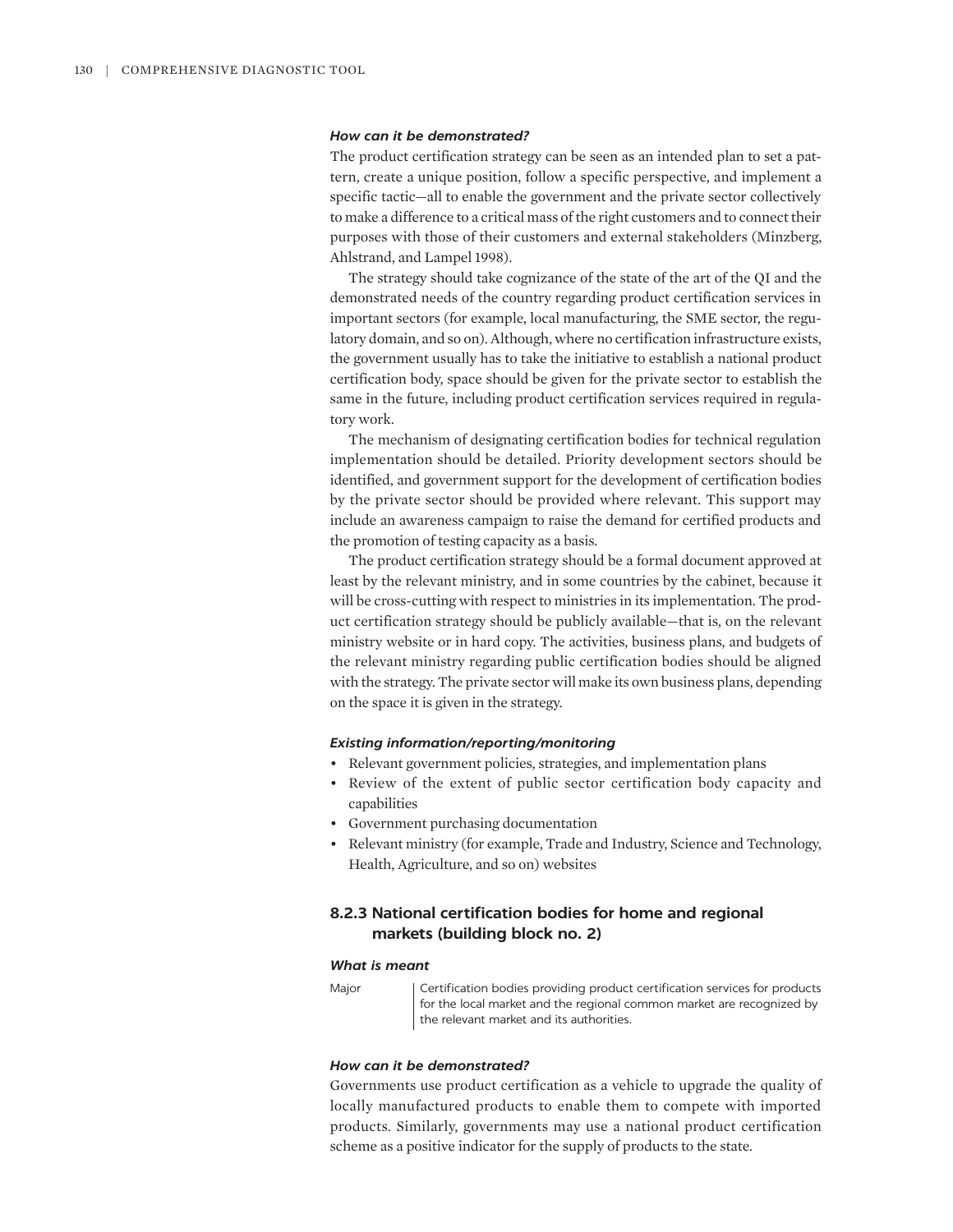Within a regional common market, regulatory authorities frequently recognize product certification as "deem to satisfy" evidence that products comply with technical regulations. Such recognition is based either on regional mutual recognition agreements (MRAs) or through regional legislation. The recognition is invariably based on the appropriate accreditation of the certification body and the harmonization of the relevant product standard.

As for the marketplace, recognition of the product certification marks will depend largely on the public image the certification body is able to establish. However, without a well-established market position in the home market, expanding its recognition to a regional common market will be difficult.

The most relevant of these issues for the local and regional markets should be clearly identified. Thereafter, the appropriate national product certification body and schemes should be established and accredited to ISO/IEC 17065. Every effort should be made to gain market recognition and acceptance of the product certification mark in the home market before the regional common market is targeted.

Private sector certification bodies, especially the multinational product certification bodies, will develop their own strategies and business plans.

#### *Existing information/reporting/monitoring*

- Government export policies and strategies
- Recognition agreements between the government and regional common market authorities
- Market intelligence regarding relevant product certification in the regional common market
- Communication and advertising strategies to target the home and regional common markets

# **8.2.4 Designated certification bodies (building block no. 3)**

#### *What is meant*

Major | Product certification bodies mandated to provide product certification services in the regulatory domain should be designated by the relevant authorities based on their technical competence (that is, accreditation) and their legal liability in the country.

# *How can it be demonstrated?*

In the product certification services sector as a whole, an important element that needs to be defined in a legislative instrument is the use of accreditation as one of the preconditions for designating certification bodies that provide product certification services for regulatory purposes. Such certification services may be required in technical regulation implementation, occupational health and safety systems, environmental controls, transportation, building and construction, and other areas. In addition to their technical competence, designated certification bodies should be able to be held legally liable in the country regarding the integrity of their services.

# *Existing information/reporting/monitoring*

- Accreditation Act, decree, regulation, or similar law, if relevant
- Relevant legislative instruments of ministries
- Official lists of designated certification bodies for the regulatory domain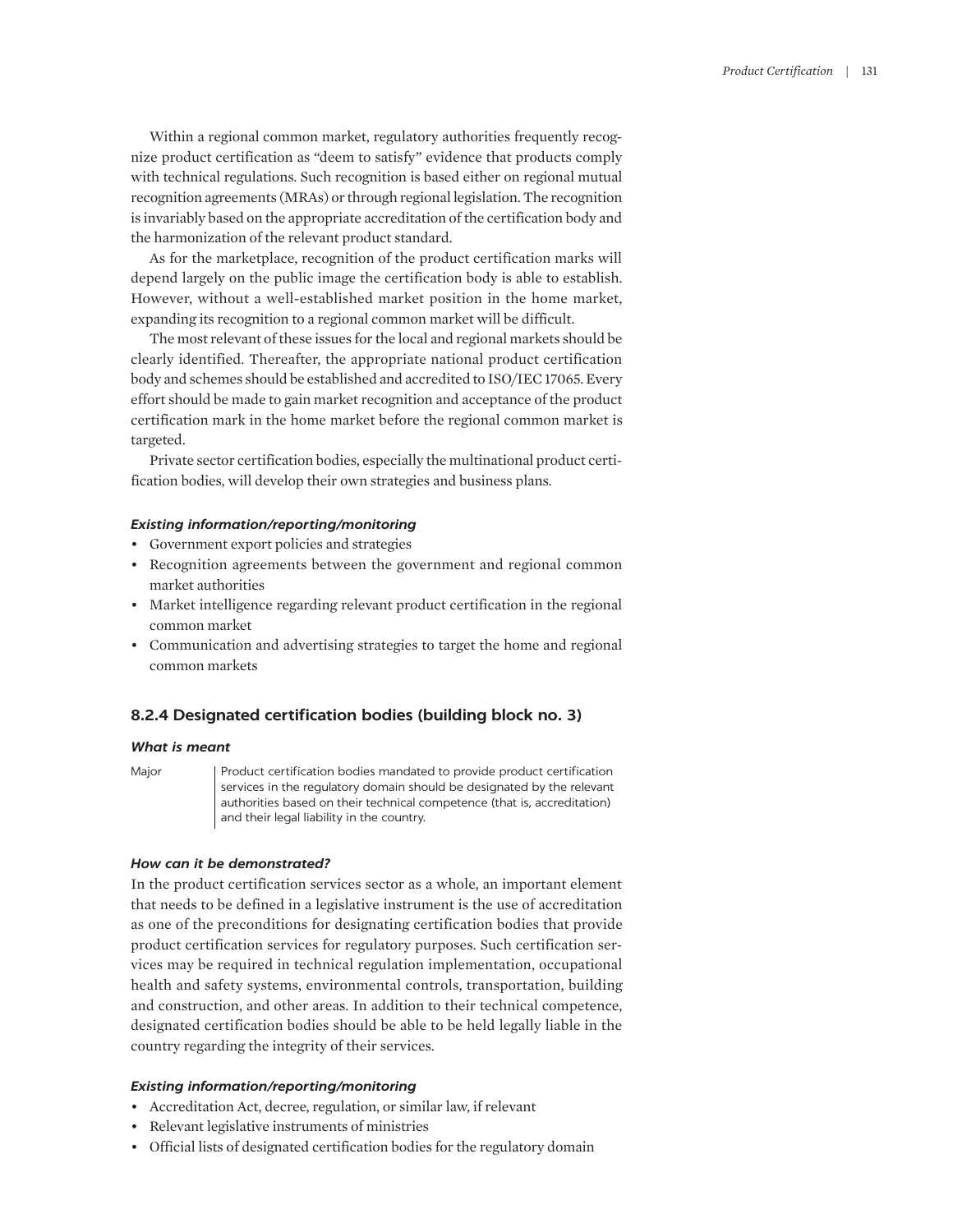# **8.2.5 Product certification schemes to upgrade SMEs (building block no. 4)**

#### *What is meant*

Minor | SMEs are supported through government programs to obtain product certification, all to upgrade the quality of their products.

#### *How can it be demonstrated?*

In most low- and middle-income countries, SMEs are the most prevalent type of firm in the industrial sector. However, they are seriously challenged to provide high-quality products and services fully compliant with national standards or to compete with larger manufacturers or multinational companies. Governments therefore often implement support programs to facilitate the SMEs' ability to gain certification for their products.

Well-designed support programs consist of training selected SMEs in quality control systems, consultancy support for improving the quality of their products, and some financial payback after a positive outcome of the certification process (for example, 50 percent of the testing, audit, and certification fees). Thereafter, the financial support is partially continued if the SME retains its certification in the years following. Failure by the SME to maintain its certification obviously leads to a cessation of financial support.

#### *Existing information/reporting/monitoring*

- Formal documentation of government support programs for the certification of products manufactured by SMEs
- Records of certification bodies
- Records of financial support to SMEs once certification has been granted
- Official lists of certified SMEs by certification bodies

# **8.3 PILLAR 1: LEGAL AND INSTITUTIONAL FRAMEWORK, INDIVIDUAL PRODUCT CERTIFICATION BODIES**

# **8.3.1 Benchmark and significance**

To be recognized, product certification bodies have to demonstrate their competency; that is, they will need to be accredited. Hence, it is important that the certification body clearly define the scope of its product certification schemes because accreditation will be ascribed accordingly.

Their financial sustainability is an important parameter, and especially public certification bodies should be given the freedom to determine the pricing of their services in accordance with the market. In other words, the government should not force them to offer certification services below market prices (see module 6, section 6.4, of the QI Toolkit).

# **8.3.2 Legal entity (building block no. 5)**

#### *What is meant*

Major | A certification body shall be a legal entity, or a defined part of a legal entity, such that it can be held legally responsible for the outcome of its certification services. Certification bodies may be either public or private sector entities.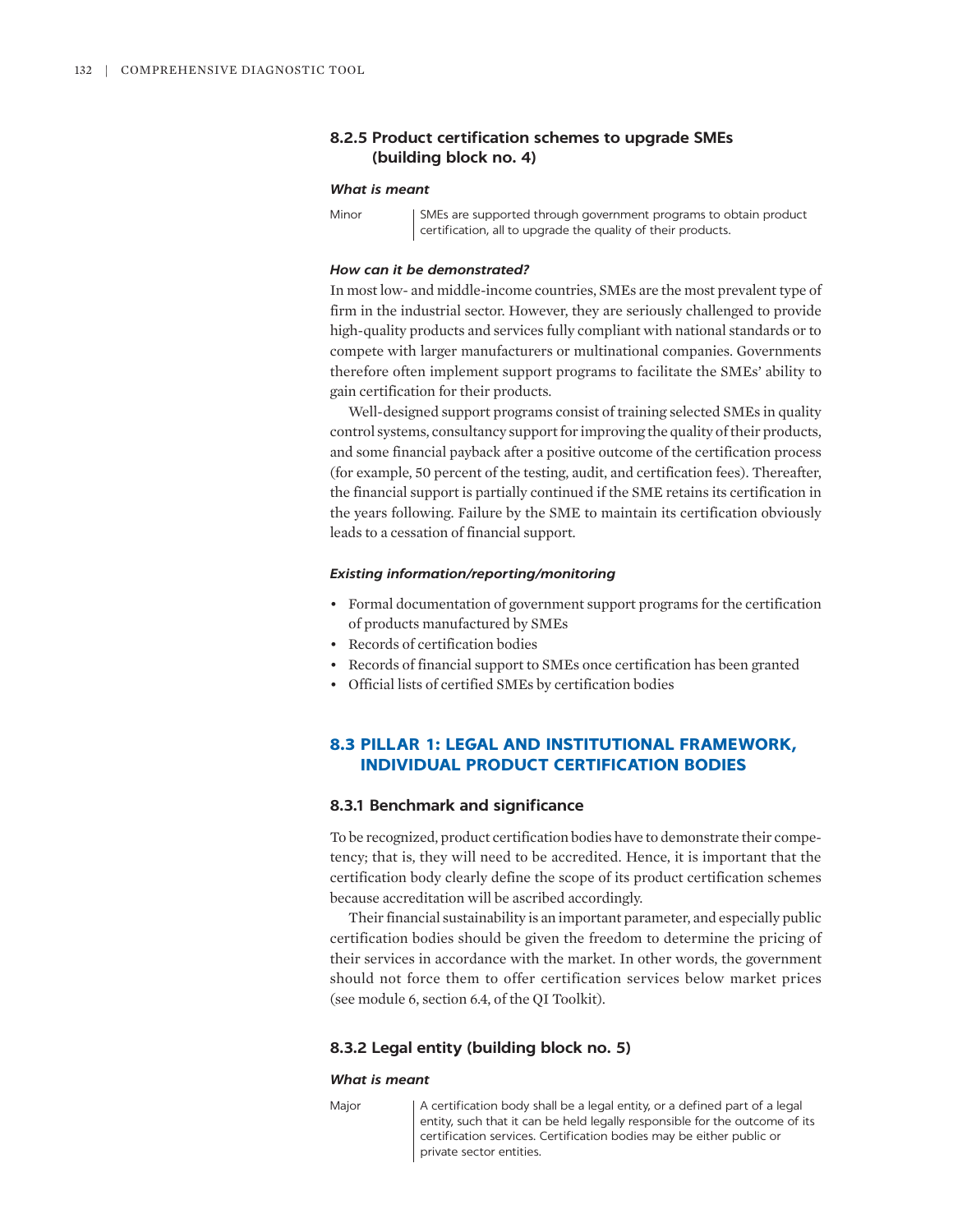# *How can it be demonstrated?*

The individual certification body shall be established by legislation or articles of incorporation, depending on whether it is a public or private sector entity. The legislation or articles of incorporation must define the governance, financial provisions, and responsibilities and functions of the certification body. Being able to demonstrate its legal entity status is a prerequisite for accreditation.

# *Existing information/reporting/monitoring*

- Relevant legislative instruments of ministries
- Relevant articles of incorporation

# **8.3.3 Governance (building block no. 6)**

# *What is meant*

| Fundamental | The certification body should have a governance structure in charge of<br>strategy approval and overall fiduciary responsibilities, whether it is<br>appointed by a relevant minister, by the parent ministry, or by<br>shareholders.               |
|-------------|-----------------------------------------------------------------------------------------------------------------------------------------------------------------------------------------------------------------------------------------------------|
| Major       | Good governance models suggest that the members of the governance<br>structure should be individuals with specific knowledge regarding<br>product certification and market realities.                                                               |
| Major       | The governance structure has to comply with the relevant requirements<br>of ISO/IEC 17065. A committee or similar body separate from<br>management and representative of interested parties oversees the<br>impartiality of the certification body. |

# *How can it be demonstrated?*

A certification body may be (a) an independent public or private sector entity, or (b) a part of a greater entity. Each of these will have a different governance structure, depending on the extent of its independence. Whatever the case, the governance structure should have the authority to determine the strategy for the certification body, approve the business plans and budget, and exercise overall fiduciary responsibility over the certification body.

The governance structure has to comply with the requirements of ISO/ IEC 17065. Special attention needs to be given, for example, to a committee or similar body that is representative of interested parties but separate from management and governance structures to oversee the impartiality of the certification body.

# *Existing information/reporting/monitoring*

- Legislative instrument establishing the certification body, if relevant
- Articles of incorporation, if relevant
- Government decisions or decrees, if relevant
- Official organizational structure
- Annual reports of the certification body

# **8.3.4 Certification scope (building block no. 7)**

# *What is meant*

Fundamental The certification body has to clearly define the scope of the certification schemes it offers. These are also the basis of its accreditation.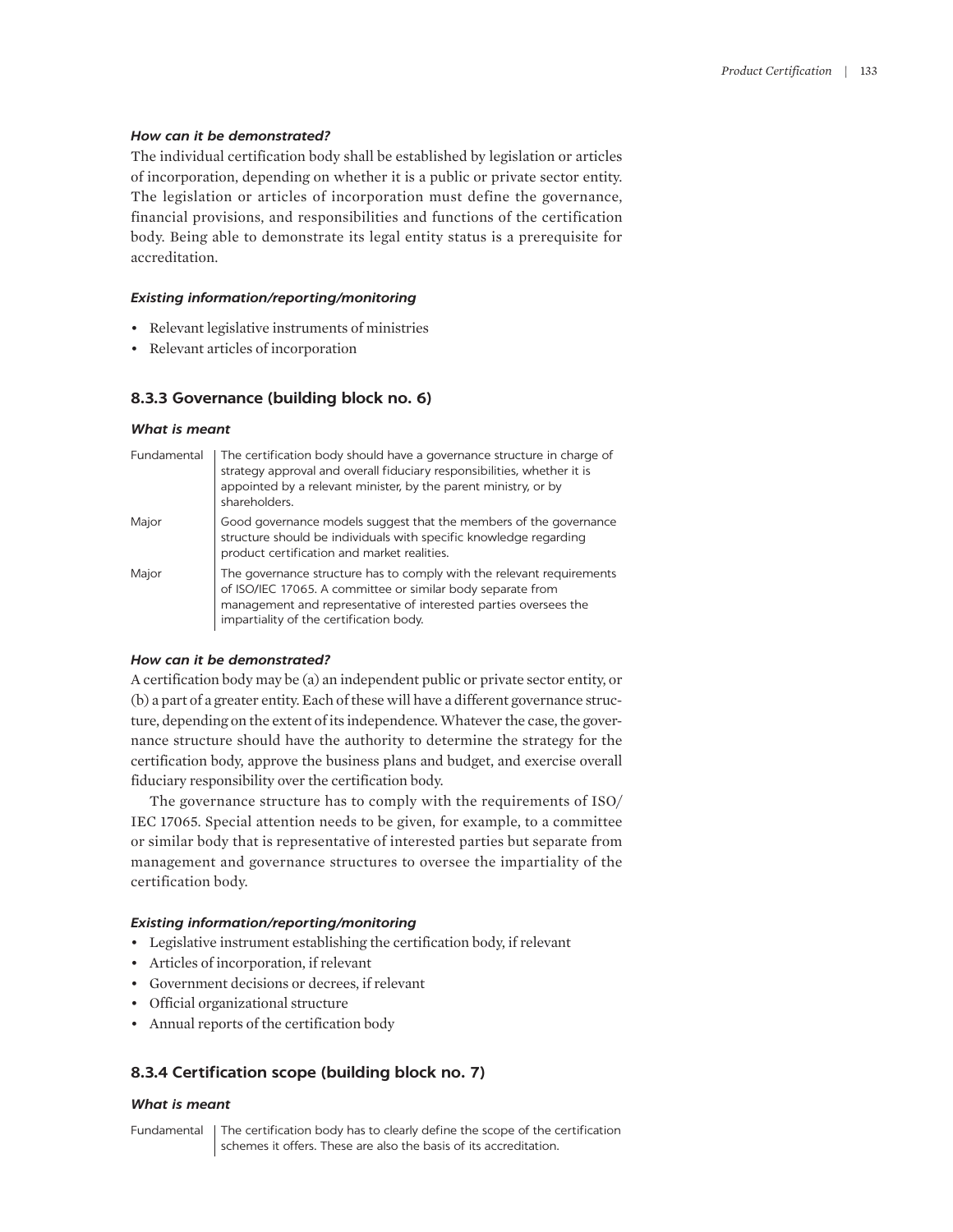# *How can it be demonstrated?*

A number of product certification schemes are possible (for examples, see table 8.1). The certification body has to define which of these it offers or plans to offer system certification services for. These should be aligned with the demonstrable needs of its chosen target market. The scope will determine the requirements for its initial auditing processes, testing regimes, surveillance audits, and other elements required in terms of its accreditation as determined by the accreditation body.

#### *Existing information/reporting/monitoring*

- Official description of the scope of system certification schemes offered
- Accreditation scopes
- Certification body business strategy and plans
- Certification body annual budgets

# **8.3.5 Financial sustainability (building block no. 8)**

#### *What is meant*

| Fundamental   The finances for establishing the certification body can be provided |
|------------------------------------------------------------------------------------|
| from government sources or through financial support from industry.                |
| Once operational and accredited, the certification body should become              |
| financially self-sufficient. Its financial sustainability has to be                |
| demonstrated to the accreditation body.                                            |

#### *How can it be demonstrated?*

Establishing a certification body will require a fair amount of financing in the initial stages, especially before it is accredited. Before being accredited, it may battle to gain customers because these generally wish to be certified by a recognized certification body. However, once established and accredited, a certification body should become self-sufficient; that is, government or industry subsidies should not be necessary for its medium- to long-term existence. Income should cover all operational costs fully, with surpluses to finance future developments. Private sector certification bodies ultimately have to deliver dividends to their investors.

SMEs frequently find it difficult to pay for certification services. Hence, many governments wish to support the SME sector by subsidizing certification fees. Such support should not be provided by below-cost certification services rendered by public certification bodies because this will negatively affect their financial sustainability, distort the market, and constrain the establishment of private sector certification bodies. Such financial support, if necessary, should be provided directly to the enterprises through programs designed to help SMEs continue their certification over longer periods.

The certification body's overall financial situation of the past three to five years would be a good indication of its financial sustainability. The situation should show a positive trend over the years under review. A positive trend in the income generated from certification services would be a further indicator, as would be business plans for future developments. Such information also has to be presented to the accreditation body during the initial audit (see building block no. 16).

#### *Existing information/reporting/monitoring*

- Annual government budget allocations
- Certification body business plans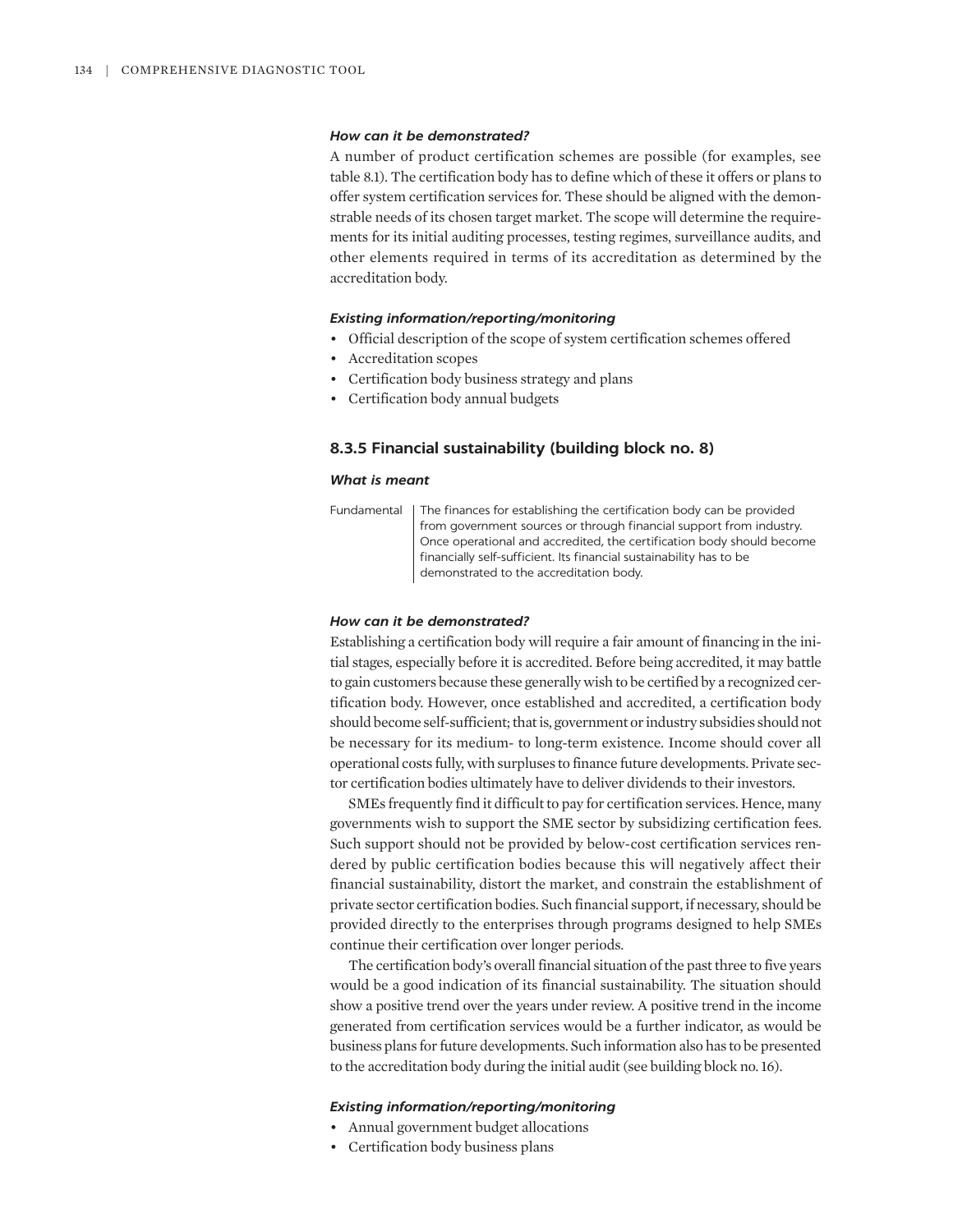- Annual reports of the certification body
- Monthly and annual financial statements of the certification body

# **8.4 PILLAR 2: ADMINISTRATION AND INFRASTRUCTURE**

# **8.4.1 Benchmark and significance**

The organizational structure of the product certification body must be conducive to providing the full complement of product certification schemes included in its scope and subscopes and as required by its stakeholders. Good governance principles require the certification body to have a top management, and the subject fields of its certification schemes suggest that the certification body should have divisions dedicated to certification schemes in these fields, if relevant.

Over and above these general guidelines, the certification body must comply with the requirements of ISO/IEC 17065 relating to organizational structures or with any other relevant standards it wishes to be accredited for. These usually include a separation of personnel involved in audits and testing from the certification decision. The certification body has to use registered auditors and lead auditors, and it will have to demonstrate that its personnel are free from any undue commercial, financial, and other pressures that might influence their technical judgment.

# **8.4.2 Top management (building block no. 9)**

# *What is meant*

Major | The top management of the certification body is responsible for the technical management of the certification body and is accountable for the quality and integrity of its services. Effective communication channels must exist between the top management and personnel, as well as between top management and higher-level management or governance structures.

# *How can it be demonstrated?*

There is no standardized list of the major functions and responsibilities carried out by the top management, but some typical functions include the following:

- Supports operations and administration of the certification body governance structures by advising and informing its members and interfacing between governance structures and personnel
- Oversees the development, marketing, promotion, delivery, and quality of certification services
- Recommends the annual budget for approval and prudently manages the certification body resources within those budget guidelines
- Effectively manages the human resources of the certification body according to authorized personnel policies and procedures
- Assures that the certification body and its mission and services are consistently presented using strong, positive images to relevant stakeholders
- Oversees the identification of resource requirements and possible income sources, including ascertaining strategies to approach funders

# *Existing information/reporting/monitoring*

- Governance structure decisions and minutes
- Official top management job descriptions
- Agreed-upon top management key performance indicators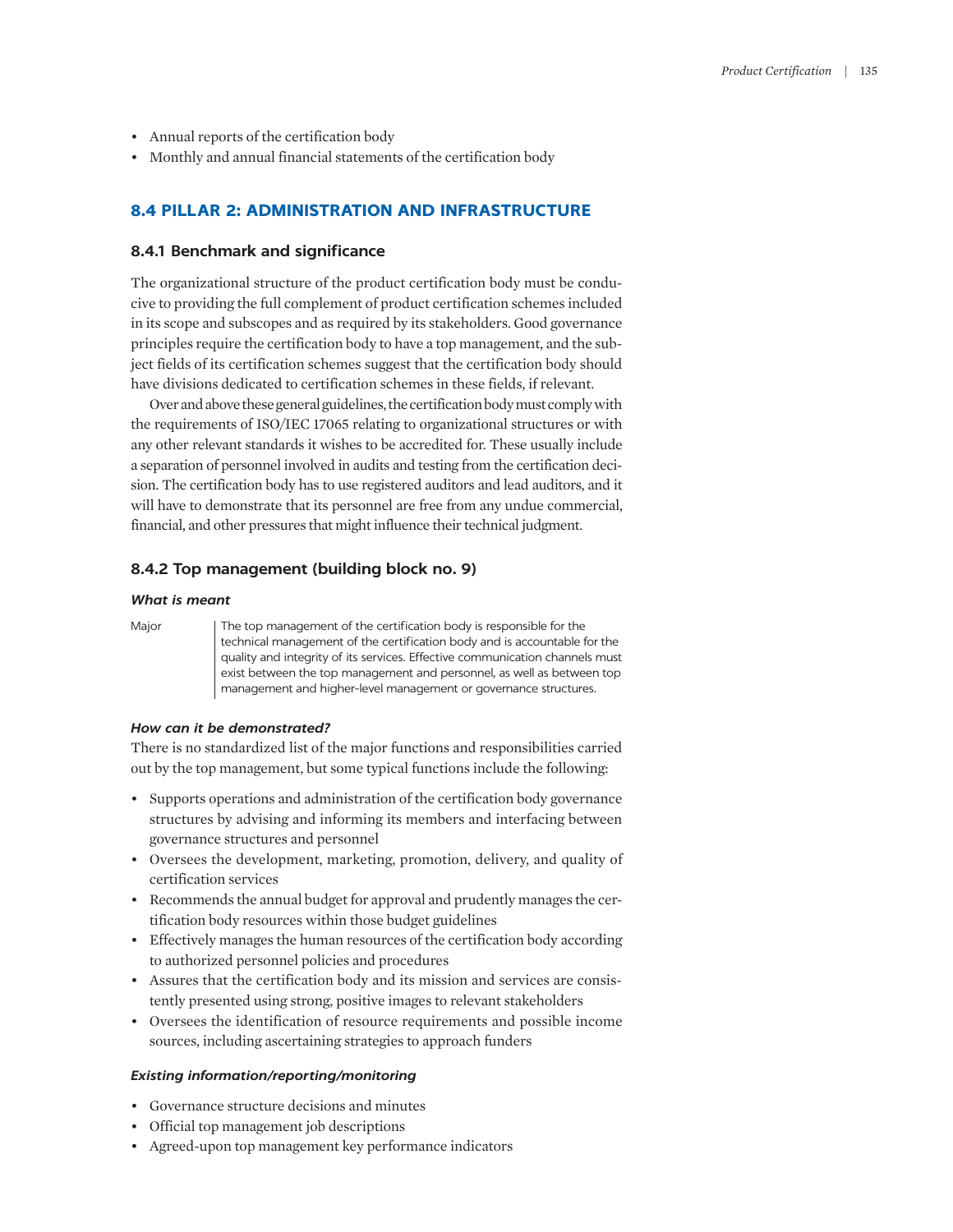# **8.4.3 Organizational structure (building block no. 10)**

#### *What is meant*

Major | A number of product certification schemes covering a vast range of products, processes, and services are possible. It therefore follows that the organizational structure of a certification body should have divisions that optimally support its scope of certification schemes, the groupings within it, and the modalities of the certification process.

# *How can it be demonstrated?*

Good management practice suggests that the organizational structure of the certification body should take cognizance of groupings within its scope of certification schemes. Other issues to consider include the following:

- The certification decision has to be made by a person, or persons, independent from the testing and audit teams.
- Testing could be in-house or subcontracted to an accredited laboratory.
- The pool of external auditors, if relevant, must be appropriately managed.
- The place and participants of the impartiality committee must be determined.
- A quality manager should be appointed who (a) has the defined responsibility and authority for ensuring that the management system related to the quality of certification services is implemented and followed at all times, and (b) has direct access to top management, where decisions are made on certification body policy or resources.

These elements are not only important from a good governance perspective but also are necessary to consider for accreditation purposes.

#### *Existing information/reporting/monitoring*

- Approved organizational structure
- Governance structure decisions
- Financial system documentation

# **8.4.4 Management and personnel (building block no. 11)**

#### *What is meant*

Major Product certification is both a people-based activity for auditing and a technical operation with regard to testing. The management and personnel must therefore have the appropriate skill sets assured by appropriate training, qualifications, and experience. These would include management and technical knowledge as required by the various activities within the certification body's scopes. Registered auditors and lead auditors are essential.

# *How can it be demonstrated?*

In the first place, the product certification body should operate with an organizational structure approved by its governance structures. For each of the positions, the skill set (qualifications, training, and experience) should be clearly and formally stated. The administrative staff should not be more than 20 percent of total staff; the major proportion should be technical staff.

Second, there should be few staff vacancies on either the management or technical levels; more than 95 percent of those positions should remain filled. Anything less indicates that the certification body cannot operate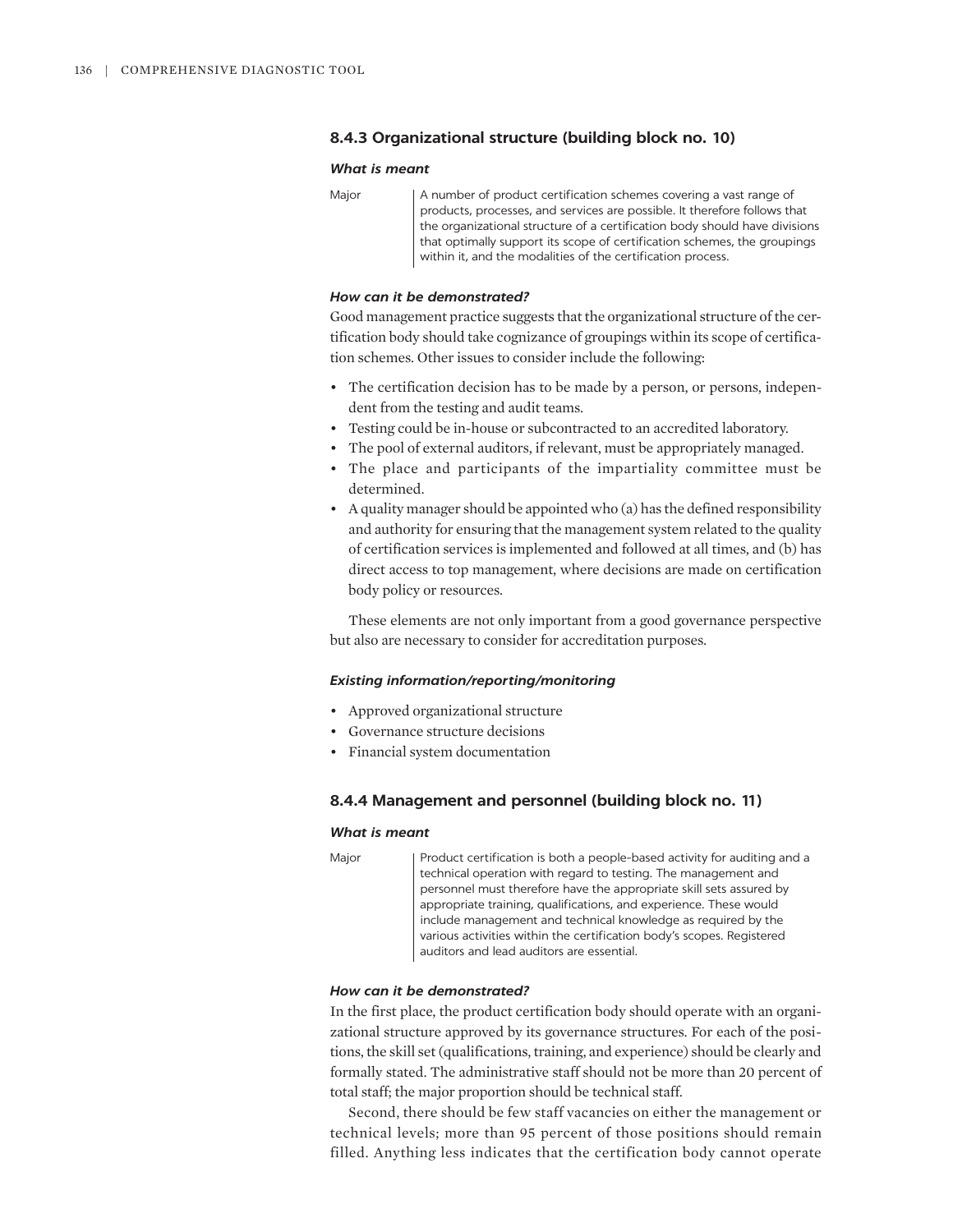effectively or efficiently. Staffing challenges often include a lack of skilled people in the country, but even more so, inadequate remuneration resulting in the departure of trained staff for more lucrative offers elsewhere.

Third, technical staff should have the necessary skills set of education, training, and experience to be able to manage and conduct audits within specified scopes. Auditors and lead auditors must be registered and their registrations kept up-to-date. This applies to those permanently employed, as well as those subcontracted as required.

(*Note:* For more about the qualifications of testing personnel, see section 7: Testing.)

# *Existing information/reporting/monitoring*

- Approved organizational structure
- Approved criteria for technical staff
- Actual staffing levels
- Staff turnover figures
- Registration records of auditors and lead auditors

# **8.4.5 Premises (building block no. 12)**

#### *What is meant*

Major | Appropriate office accommodation for personnel is required. The offices should have meeting rooms where clients can be received, rather than in the offices of personnel, to ensure that information about other companies remains confidential. Storage space for records is essential.

# *How can it be demonstrated?*

Office space conducive to a positive working environment is necessary for the staff of the certification body. Meeting rooms in which clients can be received rather than in the offices of personnel, especially auditors and lead auditors, are important to keep information of other clients confidential. Space for storing and ease of retrieval of the records of audits and certifications is essential. The effect of the location of the offices of the certification body on business should not be underestimated; it should be relatively easily accessible by clients.

(*Note:* The requirements for laboratories for the testing of products are detailed in section 7: Testing.)

# *Existing information/reporting/monitoring*

• Review of certification body accommodation in the light of defined requirements

# **8.4.6 Equipment (building block no. 13)**

#### *What is meant*

Major | Equipment requirements for the certification are largely fulfilled by an effective, efficient, and secure information technology (IT) system.

# *How can it be demonstrated?*

An efficient and effective IT system that can handle the quality management system documentation and the audit and certification records is important. Its access control should be such that the integrity of all records can be ensured at all times.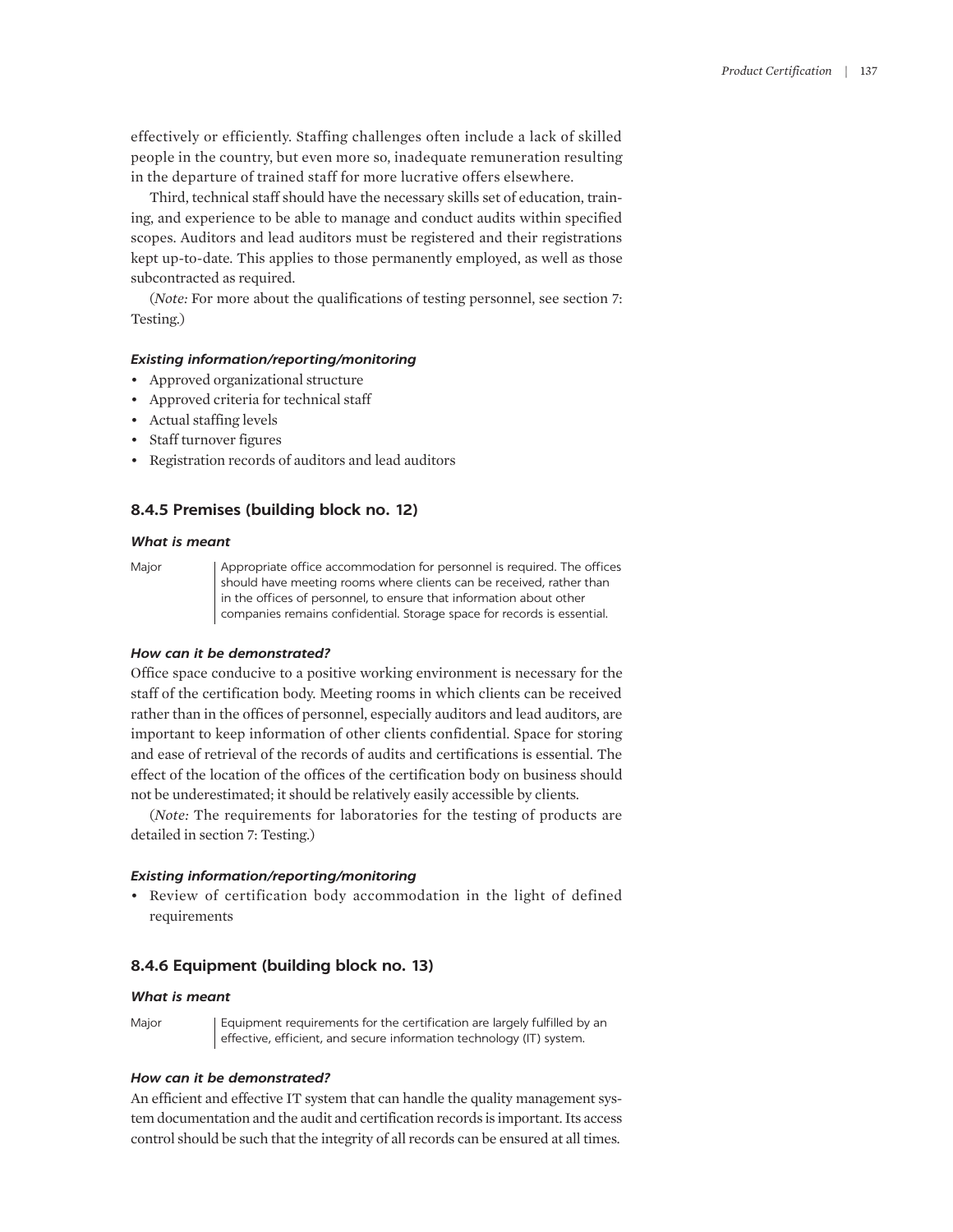(*Note:* The requirements for equipment for the testing of products are detailed in section 7: Testing.)

### *Existing information/reporting/monitoring*

- Consideration of the effectiveness and efficiency of the IT system
- Consideration of the access control of the IT system

# **8.5 PILLAR 3: SERVICE DELIVERY AND TECHNICAL COMPETENCY**

# **8.5.1 Benchmark and significance**

Accreditation by an independent and recognized accreditor body is the primary recognition mechanism for certification bodies (see building block no. 16). This may be accreditation to ISO/IEC 17065 or similar sector-based systems, thereby demonstrating the certification body's technical competency. All of them require the implementation of a formal quality management system, the appointment of appropriately skilled personnel, and internal audit procedures and management review to ensure continuous compliance.

# **8.5.2 Product certification scheme scopes (building block no. 14)**

# *What is meant*

Fundamental | The certification body must have a clear description of the product certification schemes it provides, including their applicability to national or international standards.

# *How can it be demonstrated?*

The certification body should clearly define the scope of its product certification schemes. This should preferably be in terms of published standards, whether public or private, or whether national, regional, or international standards. The applicability of these certification schemes in various sectors is an important addition to the general information. This information should be publicly available.

# *Existing information/reporting/monitoring*

- Quality management system documentation
- Certification body website
- Certification body marketing material and brochures
- Accreditation records

# **8.5.3 Quality management system documentation (building block no. 15)**

#### *What is meant*

Fundamental | The quality management system documentation must comply with the requirements of the relevant accreditation standard.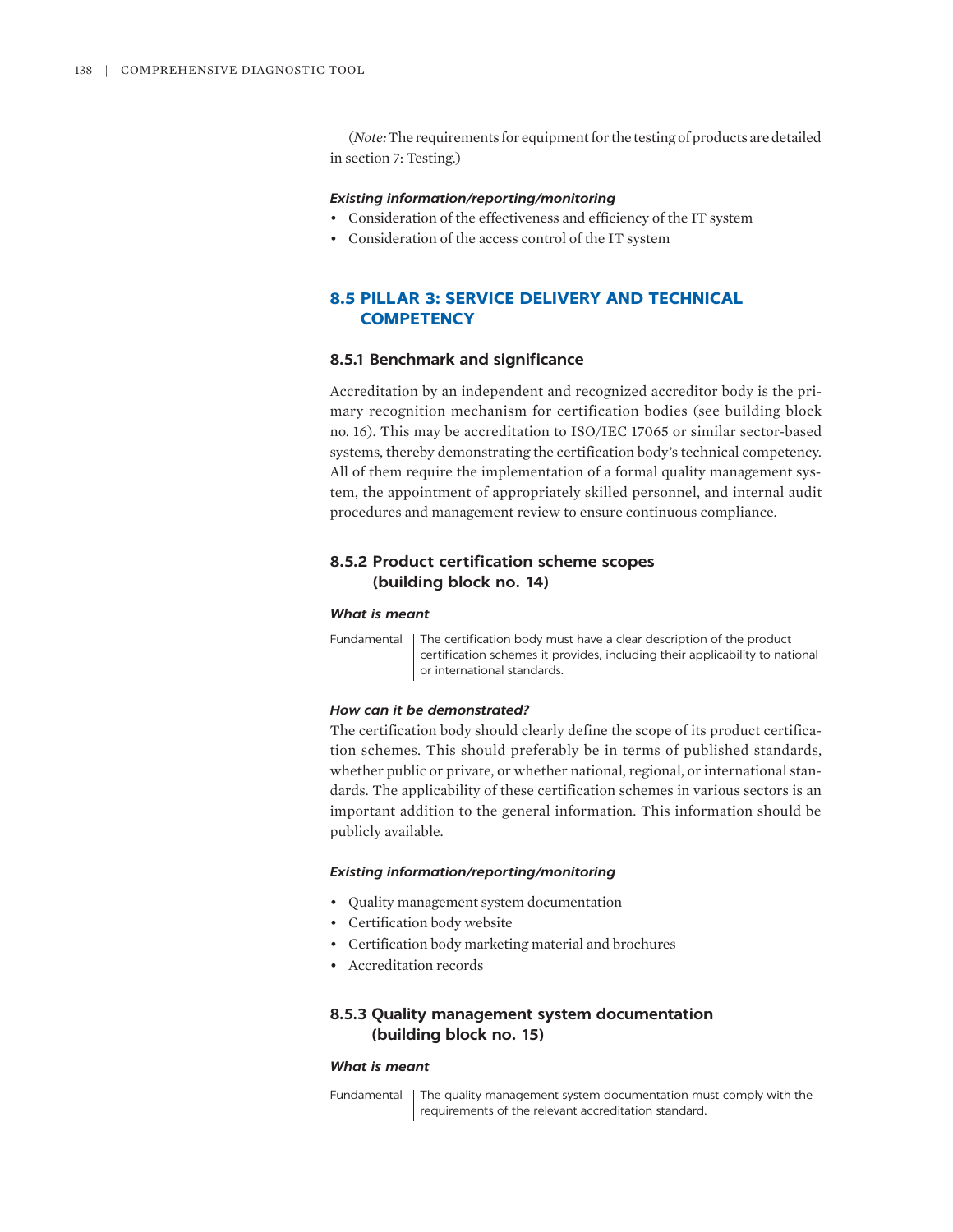#### *How can it be demonstrated?*

The quality management system documentation is generally organized on three tiers, generically known as policy documents, procedures, and work instructions. These are supported by records of the audits, certification records, internal audit records, management review records, and records of nonconformities and others required by the relevant accreditation standard. A typical quality management documentation system for a certification body is shown in figure 8.2.

The accreditation process usually includes an assessment of the quality management documentation, before a preassessment or initial assessment is conducted, to ensure that all the elements of the relevant accreditation standard are addressed. The certification body normally has six months to rectify any nonconformities identified in the quality management documentation before on-site assessments are considered.

# *Existing information/reporting/monitoring*

- Quality management documentation
- Internal audit results
- Management review records
- Accreditation records

# **FIGURE 8.2**



# **Typical product certification body documentation system**

*Note:* ISO/IEC 17065 = "Conformity Assessment—Requirements for Bodies Certifying Products, Processes and Services."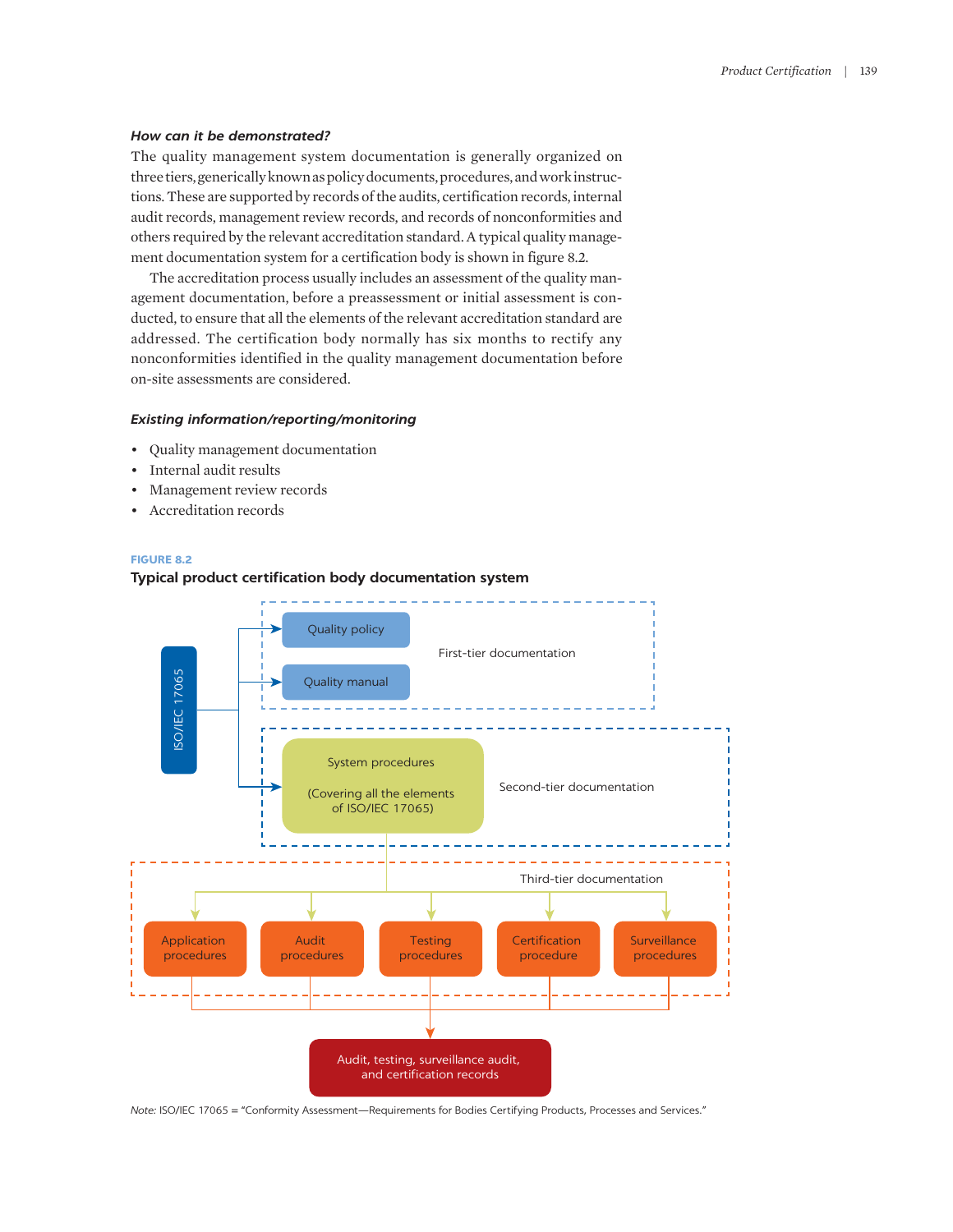# **8.5.4 Accreditation (building block no. 16)**

#### *What is meant*

| Major       | Preassessment. A certification body may request a preassessment<br>before an initial assessment is conducted to determine whether or not a<br>formal quality management system is in place.                                                                                                                                                                                                                                        |
|-------------|------------------------------------------------------------------------------------------------------------------------------------------------------------------------------------------------------------------------------------------------------------------------------------------------------------------------------------------------------------------------------------------------------------------------------------|
| Fundamental | <i>Initial assessment</i> . The initial assessment for accreditation is an on-site<br>visit by a team from the accreditation body to determine whether the<br>quality management system documentation is fully operational and<br>whether the certification body is competent to conduct the audits and<br>certification defined in its scope.                                                                                     |
| Fundamental | Accreditation. Once all nonconformities have been cleared, the<br>accreditation body submits the assessment report to its approvals<br>committee for a final decision. Should accreditation be granted, the<br>certification body receives an accreditation certificate carefully detailing<br>its product certification scheme scopes, and its data are added to the<br>publicly available information of the accreditation body. |

# *How can it be demonstrated?*

**Preassessment.** Once the quality system documentation has been assessed, the certification body may request a preassessment by the accreditation body. The preassessment is usually a one-day visit by the lead assessor of the accreditation body to determine whether a formal quality management system is in place, without determining whether the certification body is competent to conduct certification. In some cases, the accreditation body may require a preassessment as a precondition for the initial assessment. Nonconformities detected during the preassessment have to be corrected before an initial assessment can take place.

**Initial assessment.** The initial assessment is conducted by an accreditation body team consisting of a team leader and technical assessors and experts. The certification body has to ensure that there are sufficient records to confirm that the system is implemented before the initial assessment, for example, certification audits must have been successfully completed. Most accreditation bodies also require a complete internal audit and management review cycle to have been completed.

The certification body staff will have to demonstrate to the technical assessors that they are competent to conduct certification audits and complete the audit reports. The system for the testing of products will likewise be carefully audited for compliance. Any nonconformities identified during the initial assessment usually have to be demonstrably corrected within six months; otherwise the complete initial assessment may need to be repeated.

**Accreditation.** The assessment report detailing all the findings of the assessment team, evidence of the correction of any nonconformities, and a recommendation for accreditation is submitted to the approvals committee of the accreditation body. If accreditation is granted, then the certification body receives an accreditation certificate that will detail the scope of its product certification schemes. The accreditation certificate usually has a validity of three to five years, during which follow-up assessments are conducted on an audit basis. An initial assessment is repeated to reissue the accreditation certificate.

Should the follow-up audits reveal nonconformities, the certification body will be given a specified amount of time to rectify them. Failure to do so will result in the suspension of the accreditation, followed by the withdrawal of the accreditation certificate if no progress is achieved. During suspension, the testing laboratory may not claim accreditation status.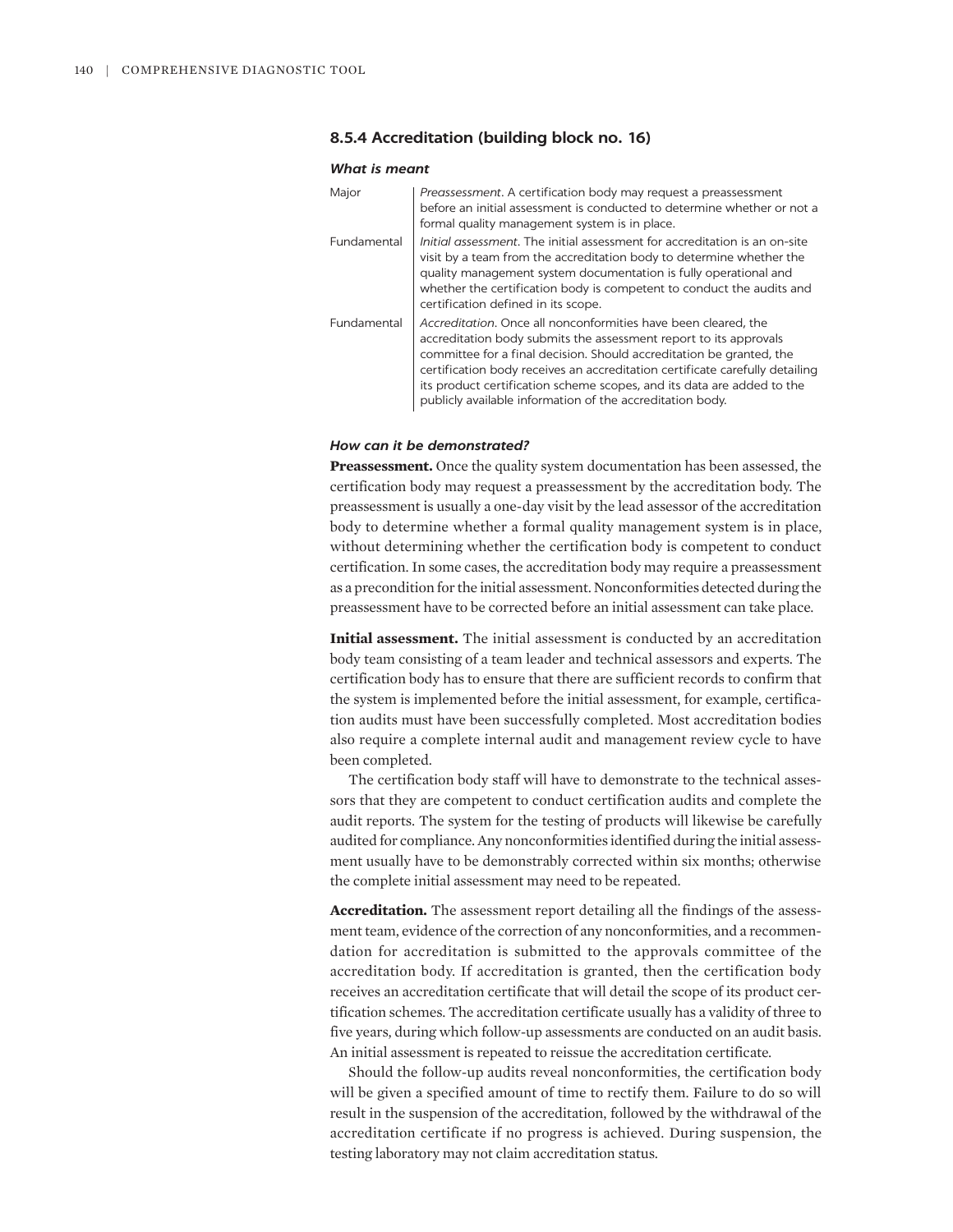# *Existing information/reporting/monitoring*

- Accreditation application
- Assessment result of the quality management system documentation
- Preassessment record
- Initial assessment reports and records
- List of identified nonconformities
- Records of closeout of nonconformities
- Accreditation certificate
- Public records of accreditation body

# **8.5.5 Certification process (building block no. 17)**

# *What is meant*

Fundamental | The approach and processes a certification body follows to certify a product must comply with the requirements of ISO/IEC 17065 or a similar standard used for its accreditation.

# *How can it be demonstrated?*

The approach and processes that certification bodies follow to certify a product have been harmonized to a great extent, and generally follow the structure as defined in ISO/IEC 17065. Small variations may occur when other standards are used to accredit the certification body, but the fundamentals will remain the same. The process is depicted graphically in figure 8.3.

**Application.** Application forms must be completed, and specified information on the company, its operations, and products must be provided for the certification body to determine the scope of certification, the prototype product testing requirements, and the appointment of a team leader for the audit.

**Adequacy audit.** The certification body evaluates the quality management system documentation of the applicant to determine whether to proceed to the on-site audit and to determine sampling of the product and concomitant product testing requirements.

**Initial on-site audit.** The team leader assembles a team of auditors and experts concomitant with the scope of certification and the complexity and the size of the operation. The team evaluates the implementation and effectiveness of the quality management and control system on-site and the quality controls implemented by the manufacturer to ensure the continuous quality of the product. The team then prepares a final report after nonconformities have been cleared.

**Testing of prototype product.** Samples of the product for which certification is sought are tested against all the requirements of the relevant standard. The testing can be conducted by the certification body, or it can be subcontracted by them to a competent (that is, accredited) laboratory. In special cases—for example, with expensive or unique testing equipment not available elsewhere in the country—the certification body may witness testing at the manufacturer's premises, provided it is confident regarding the technical competency of the manufacturer's testing.

**Certification.** Authorized persons, or a committee totally independent of the audit team, review the audit and test reports and decide whether to grant certification. Certification documentation is issued to the applicant if the decision is positive, and the manufacturer is licensed to affix the product certification mark to the product and packaging.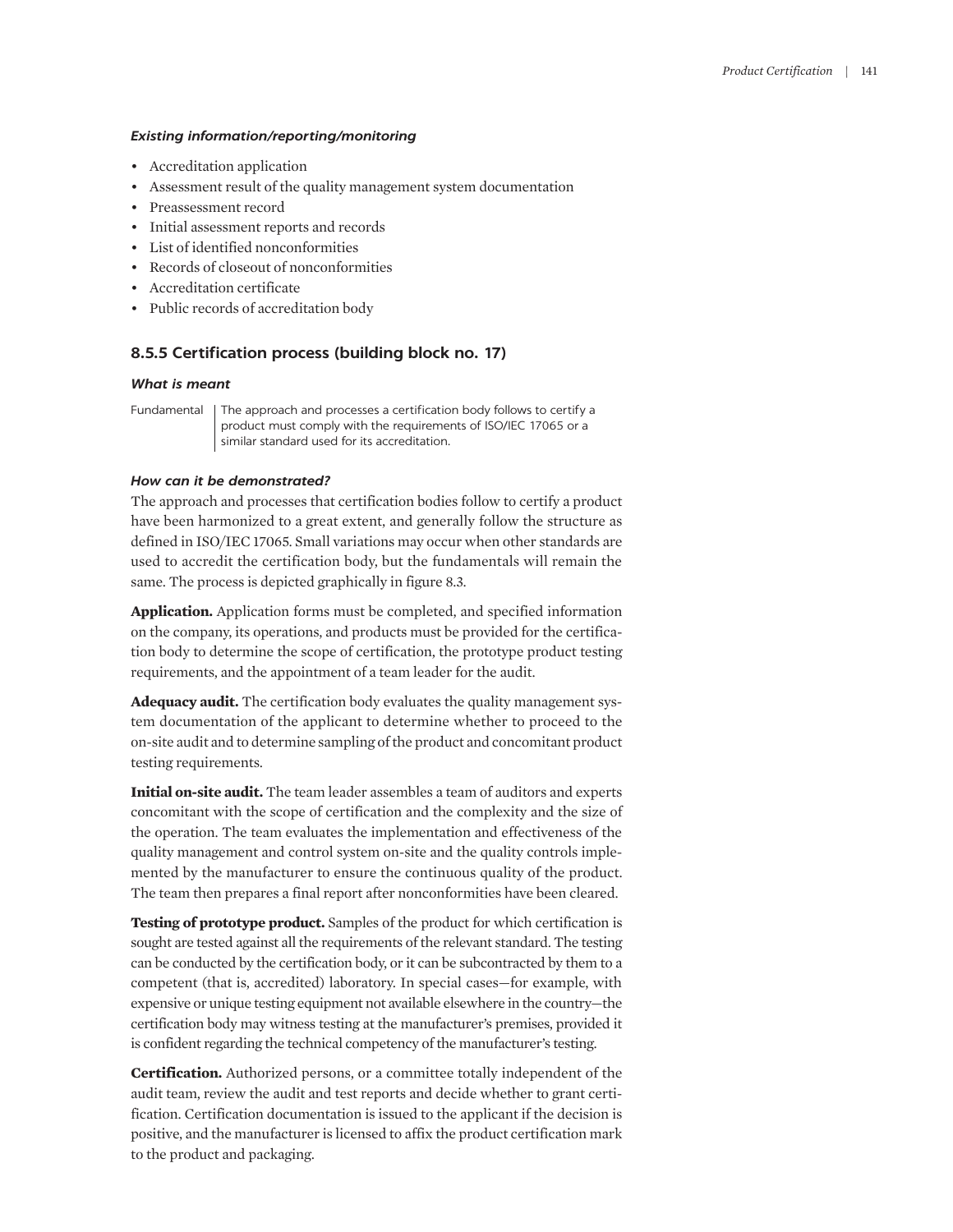#### **FIGURE 8.3**

**Schematic of the product certification process**



*Source:* Adapted from ITC 2011. ©International Trade Centre (ITC). Reproduced with permission from ITC; further permission required for reuse.

**Surveillance audits.** After certification, the certification body conducts surveillance audits at defined intervals (depending on the product and other circumstances) and conducts audit testing on products sampled from production. This can be as frequently as once a month in the beginning until the certification body has gained confidence in the manufacturer's quality control. The surveillance audits are usually not as comprehensive as the initial on-site audit unless nonconformities are discovered, in which case the audit may be intensified.

**Continuation or reissue of certificate.** Depending on the modalities of the product certification scheme as determined by the certification body, the certificate may be an open-ended certificate that stays valid as long as requirements continue to be fulfilled. Other schemes require a reissue of the certificate after a specified time, usually after one, two, or three years.

Details of certified companies, together with their scope of certification, are made known publicly on the certification body's website. Failure to correct identified nonconformities can ultimately lead to the withdrawal of the certificate, or the company can decide not to continue with certification, in which case the certificate is also withdrawn. Thereafter, the manufacturer may no longer use the product certification mark.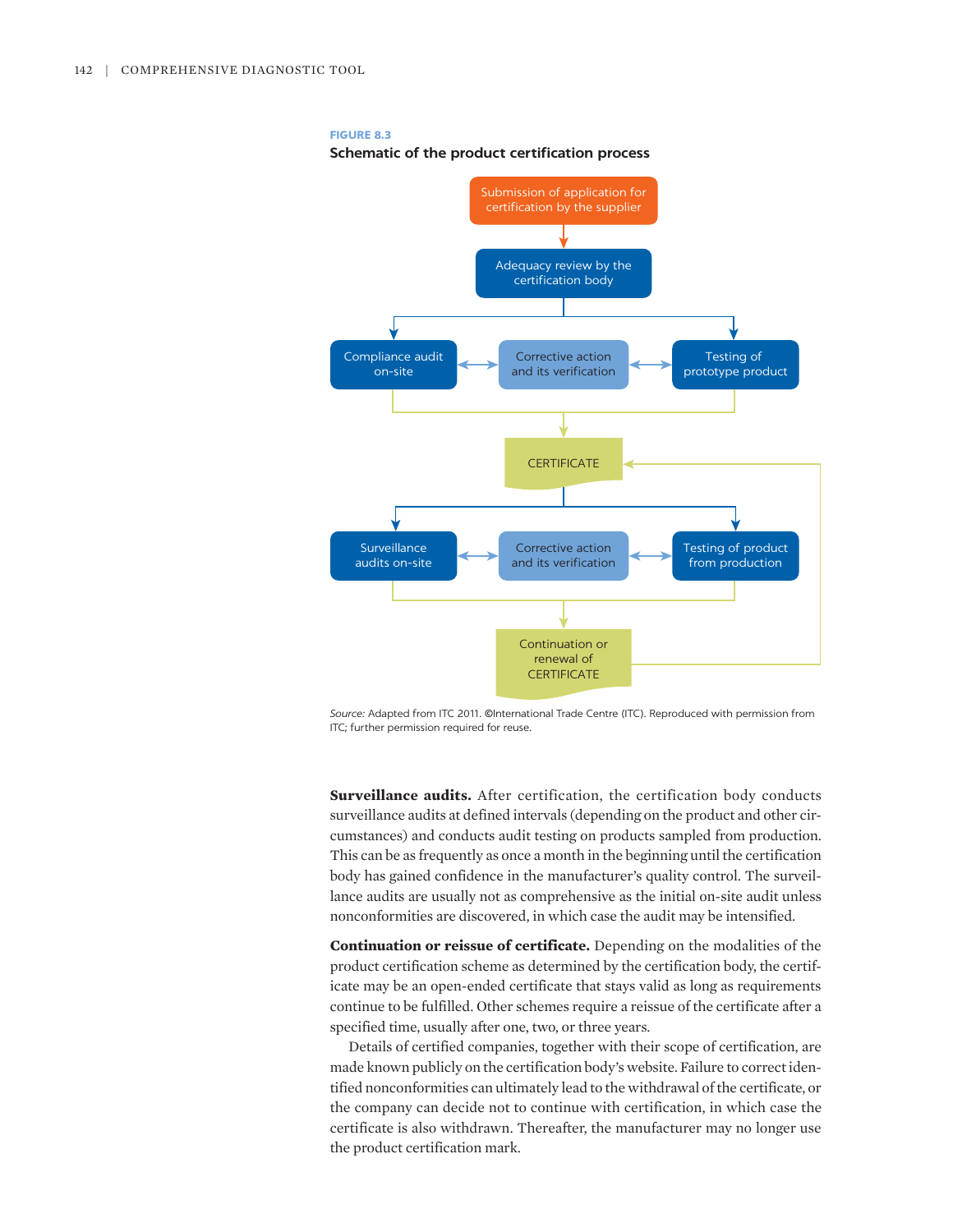# *Existing information/reporting/monitoring*

- Certification body quality management and process documentation
- Application records
- Audit reports and records
- Test reports and records
- Certification person(s) records
- Certification body website

# **8.6 PILLAR 4: EXTERNAL RELATIONS AND RECOGNITION**

# **8.6.1 Benchmark and significance**

Whereas accreditation may be the condition for the recognition of the competency of a product certification body in the nonregulated market, in the regulated market further steps are frequently necessary. These have to do with the legal accountability of the certification body once it starts providing certification services to support the implementation of technical regulations or sanitary and phytosanitary measures.

The technical term for this official recognition by the authorities is "designation" (ISO/IEC 17000, "Conformity Assessment—Vocabulary and General Principles"). Countries may use others—for example, the "notified bodies" of the European Union (EU). Many multinational product certification schemes have their own mechanisms to recognize certification bodies providing certification services in support of these schemes. Without such recognition, product certification bodies will find it difficult to penetrate these potentially lucrative markets.

# **8.6.2 Recognition at the national level (building block no. 18)**

#### *What is meant*

Minor Recognition at the national level is facilitated by accreditation to the relevant international standard (for example, ISO/IEC 17065). Recognition may be by the market, or it can go a step further in being designated by a governmental authority for specific product certification schemes related to the implementation of regulations.

#### *How can it be demonstrated?*

Recognition at the national level in the marketplace has developed to the point where accreditation to the relevant international standard (such as ISO/IEC 17065 or a similar standard) has overtaken all other types of recognition arrangements in importance. Being a government agency, such as the NSB, is no longer good enough. Such accreditation should be provided by an accreditation body that is a signatory to the International Accreditation Forum (IAF) Mutual Recognition Agreement.

Recognition by regulatory authorities through designation is now largely based on accreditation plus some additional legal requirements not covered by accreditation (for example, legal liability in the country, up-to-date tax returns, and so on). Competency assessments by regulatory authorities against their own requirements, for example, are slowly being abandoned in lieu of an independent accreditation.

#### *Existing information/reporting/monitoring*

- Official lists of accredited certification bodies
- Official lists of regulatory authorities regarding designated certification bodies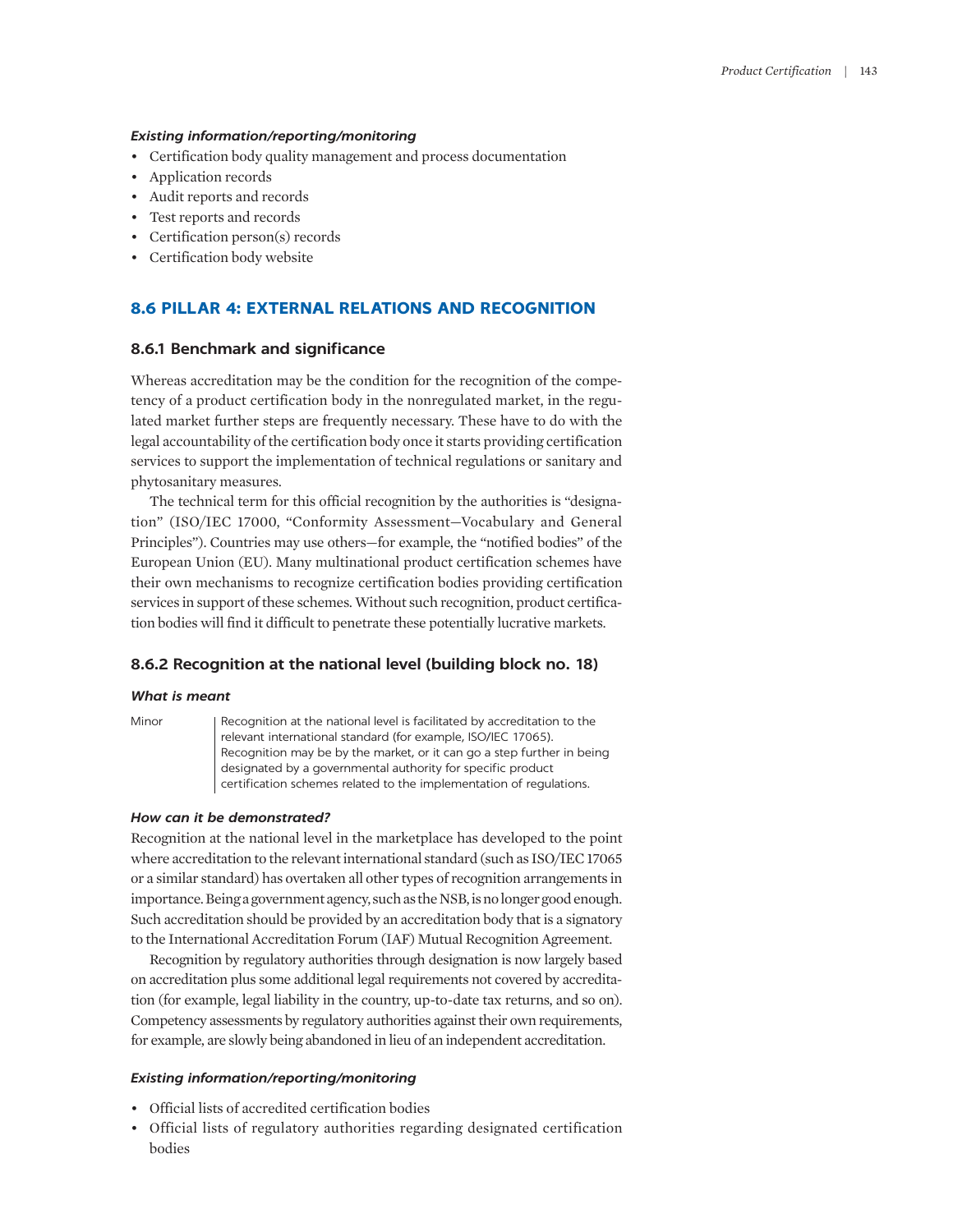# **8.6.3 Recognition at the international level (building block no. 19)**

#### *What is meant*

Major | Recognition at the international level is extremely difficult because no international recognition system has been established for various product certification bodies or their marks. Regional common markets may facilitate regional recognition.

# *How can it be demonstrated?*

Recognition at the international level has two elements. Accreditation to ISO/IEC 17065 by a recognized accreditation body may facilitate the recognition of certification body results by at least the other members of the IAF Mutual Recognition Agreement. But the acceptance of the product certification mark in the marketplace is much more challenging. No international system exists for the mutual acceptance of product certification marks, nor is it likely that one will be established in the near future, even though accreditation provides independent evidence of the product certification body's competence.

Hence, product certification marks have to "earn" their acceptance in foreign markets primarily through marketing strategies. For the multinational private sector certification bodies, this may be easier to realize than for national product certification bodies. Individual recognition arrangements between two certification bodies to accept the outcome of the audits and testing results of the other, and on that basis to license suppliers to use both product certification marks, is a way of gaining recognition in foreign markets.

The situation in a regional common market (or under a free-trade agreement) may be slightly different, in that national product certification marks are mutually recognized in the member states through a political decision coupled with a demonstration of capability (that is, accreditation) or peer reviews of the certification bodies. But even in this case, a communication strategy to publicize the political decision and make it credible in the marketplace is indicated.

# *Existing information/reporting/monitoring*

- System certification strategy and its implementation plans
- IAF membership data
- Regional recognition systems relevant to the country
- MRAs between the national certification body and counterparts based in other countries

# **8.6.4 Coordination within the QI (building block no. 20)**

#### *What is meant*

Minor | Coordination among the certification bodies of the country is based largely on activities managed through voluntary associations.

# *How can it be demonstrated?*

A national certification body association in which membership is voluntary can be helpful in coordinating some elements of product certification activities—for example, lobbying governmental authorities, facilitating discussions on a better understanding of international certification standards, and so on.